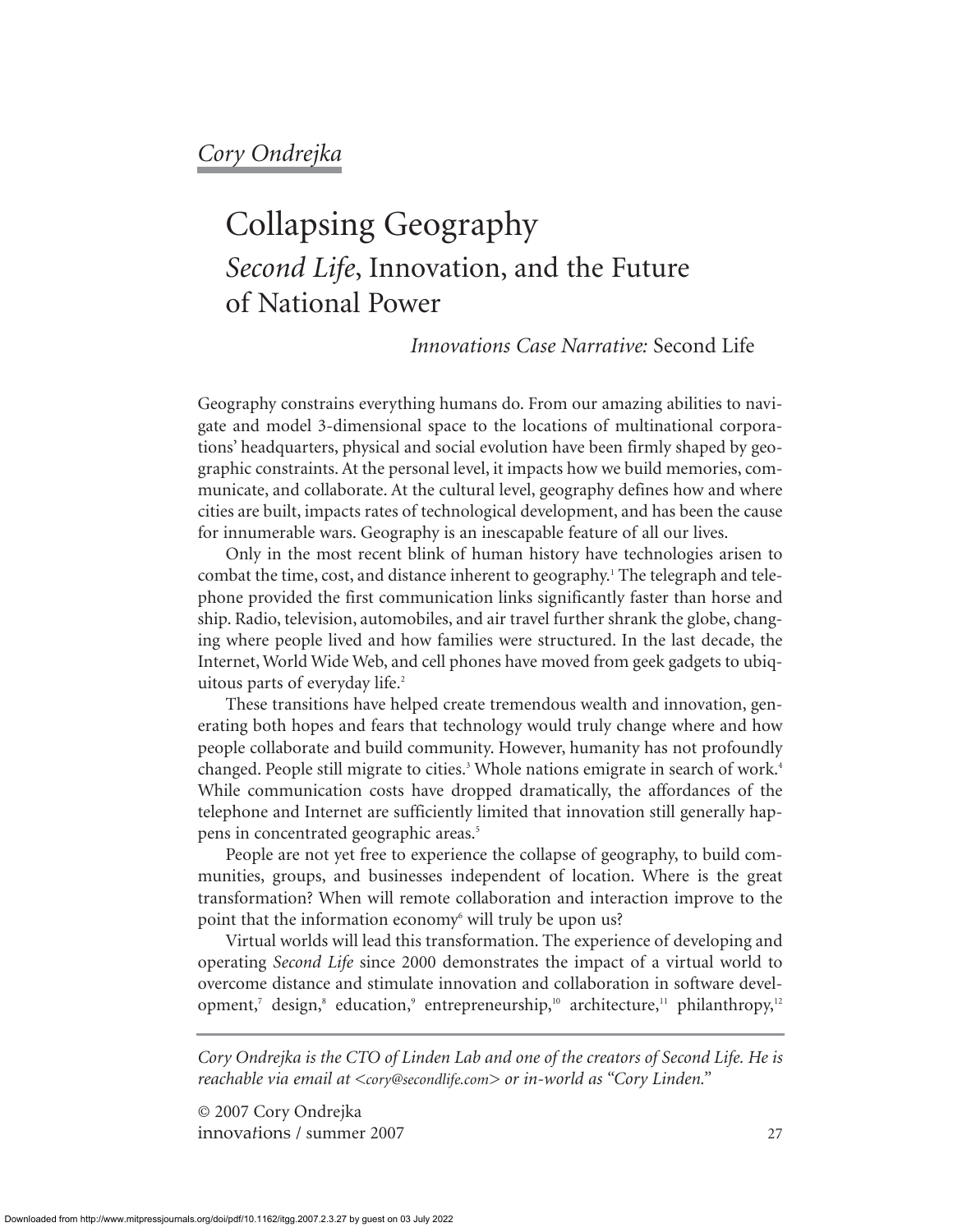political organizing,<sup>13</sup> and institutional development.<sup>14</sup>

*Second Life* has become a platform for collaboration and business that bypasses traditional geographic constraints, propelling several key shifts. First, *Second Life* demonstrates the power of using place within a communications medium, allowing distant participants to leverage real-world metaphors and habits to improve collaboration. Thus, participation no longer depends on a person being co-locat-

*Second Life* has become a platform for collaboration and business that bypasses traditional geographic constraints, propelling several key shifts.

**First**, *Second Life* demonstrates the power of using place within a communications medium, allowing distant participants to leverage realworld metaphors and habits to improve collaboration.

**Second**, virtual worlds lower the cost of learning, a critical driver of innovation. the rate of innovation for all who use them ...

ed with a project or other team members. The American Cancer Society supports their "Relay for Life" in *Second Life* and raised over \$120,000 in 2007.<sup>15</sup> Teams were able to recruit participants from all over the world and bring them together for the relay within *Second Life*, something impossible in the real world.

Second, virtual worlds lower the cost of learning, a critical driver of innovation. Both amateur-to-amateur<sup>16</sup> and professional  $training<sup>17</sup>$ have flourished in *Second Life*. The

emergence of virtual worlds as places to acquire, share, and build knowledge dramatically impact the rate of innovation for all who use them.

A third shift involves the range of impact. Virtual worlds can change innovation everywhere. By creating a culture of experimentation, exploration, and collaboration, *Second Life* makes radically decentralized approaches, reduced costs, and collaboration across great geographic distance available to those with access. Instances of these powerfully transformative activities exist in both education<sup>18</sup> and large corporations.<sup>19</sup> As the Internet revolution has demonstrated, changing the substrate for innovation has the potential for greater impact than any localized change.

Finally, virtual worlds will change the alignment of labor markets and the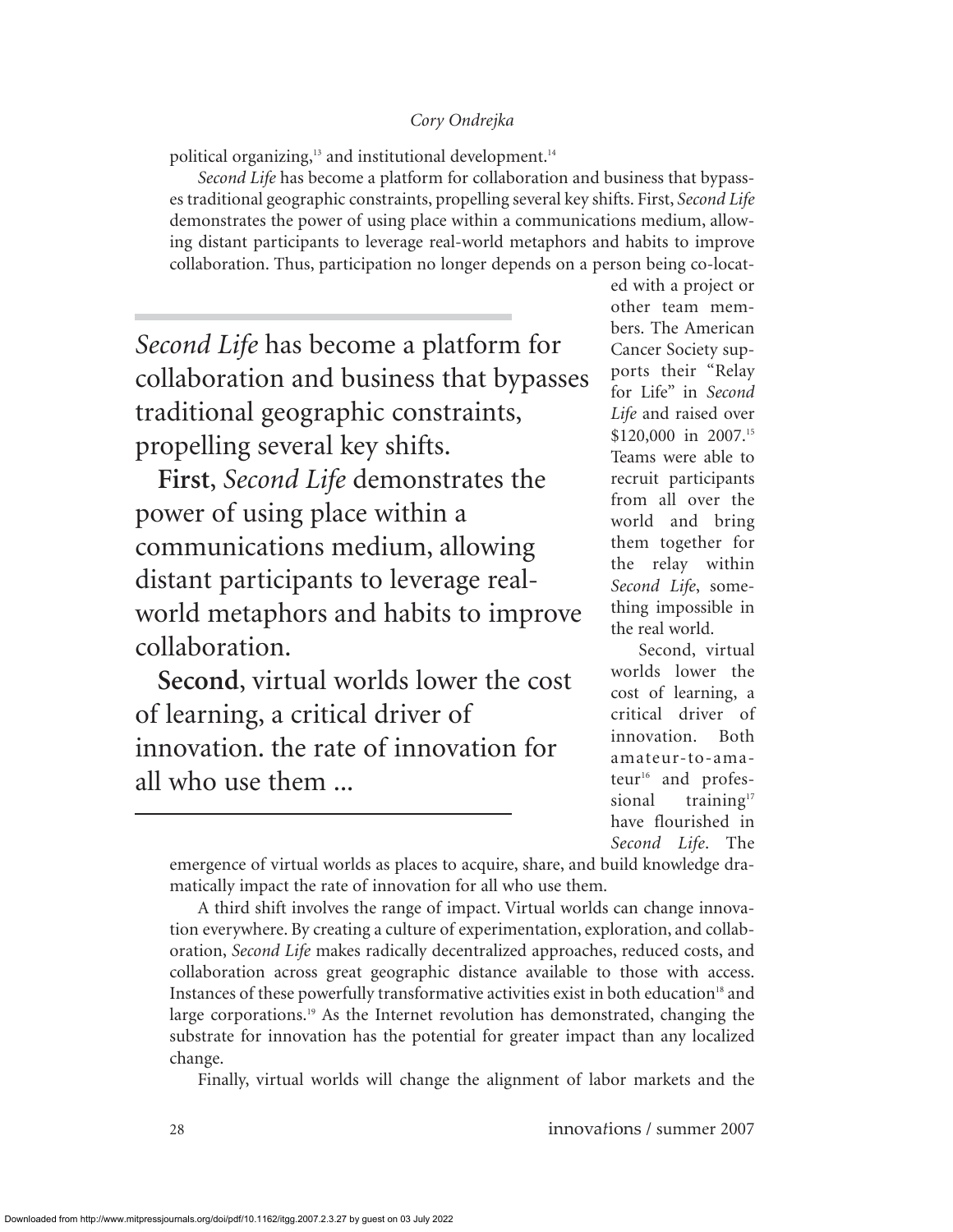shapes of large organizations, including nation-states. Changing the substrate for innovation necessitates rethinking common ideas about what constitutes a working group. When less connected individuals can still work together effectively, new possibilities exist for more focused and efficient collaboration requiring lower time commitments than conventional jobs. When a person is able to join multiple organizations, each only requiring a few hours per month, labor markets will adapt to utilize this transformation.

If these new organizations are inherently multinational and decentralized, nations must reexamine their sources of, and claims to, national power.<sup>20</sup> Traditional models based on natural resources and population are no longer sufficient. Nations will have to focus on the value of innovation and recognize the need

to leverage talent that could easily move elsewhere through outsourcing or freelancing. The continued rise in educational quality in high population countries like China means quantity will soon have a quality all its own. Simply relying on the brains within national borders will no longer be enough for nations hoping to compete in the global market. The 21<sup>st</sup> century nation-

... A **third** shift involves the range of impact. Virtual worlds can change innovation everywhere. **Finally**, virtual worlds will change the alignment of labor markets and the shapes of large organizations, including nation-states.

state must reach beyond its borders, blending the capabilities of a global talent base by redefining citizenship and what it means to be part of a nation. However, before discussing the collision of virtual worlds and citizenship, it is important to first understand the state of virtual worlds.

#### HISTORY OF SECOND LIFE

Virtual worlds build on three broad areas of technology: the World Wide Web, massively multiplayer role-playing games, and avatar worlds.

The World Wide Web has demonstrated beyond a shadow of doubt the power and strength of radically decentralized systems and user-created content. For example, contributors to Wikipedia have created the largest repository of knowledge in history.<sup>21</sup> The Web has changed the way people receive and discuss news,<sup>22</sup> to the extent that their individual efforts are forcing longstanding news outlets to rethink their business models.23 Unfortunately, the Web is generally asynchronous, lacks place, and is largely text based, limiting the forms of interaction available to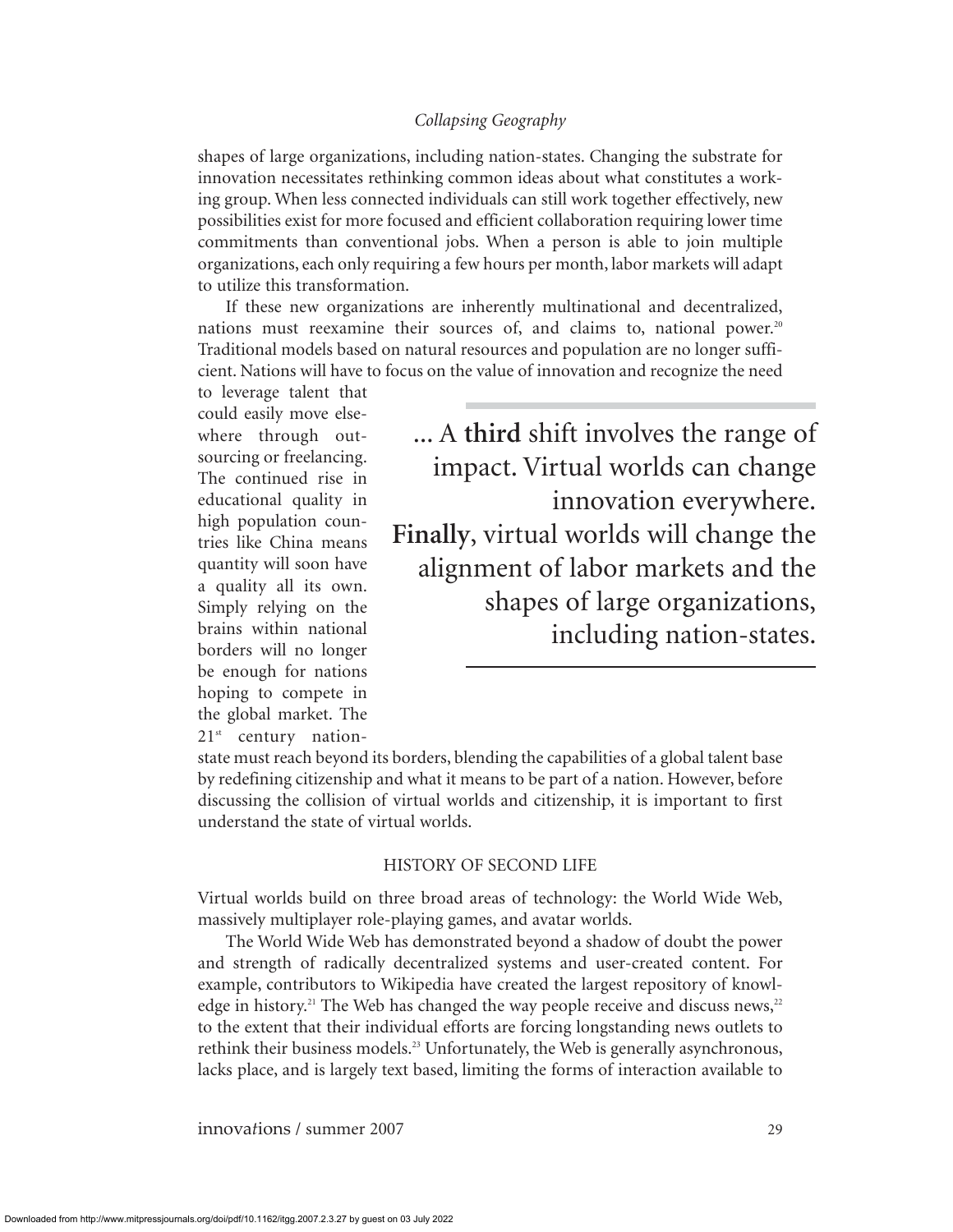users and resulting in participation rates far lower than possible in virtual worlds.<sup>24</sup>

Massively multiplayer role-playing games, while bearing the advantages and disadvantages of being games, brought millions of people online,<sup>25</sup> created a vocabulary to discuss interaction within simulated spaces, and generated surprisingly powerful and valuable markets. *World of Warcraft*, for example, has nearly 10 million players worldwide and millions of dollars of trade in secondary markets built around its content. Moreover, the complexity of large battles in *World of Warcraft*, where hundreds of players from around the world work together, demonstrates the importance of place and the potential to allow collaboration within shared, simulated places.<sup>26</sup>

Finally, distributed avatar worlds created non-game digital places and situations. Avatars, a cartoonish, digital representative of the player, first appeared in *Lucasfilm's Habitat*. Later worlds broadened the representational styles available to the player, so avatar appearances began to vary from nearly photorealistic copies of the player to completely abstract forms. While often lacking enough activities to

*Second Life* is a specific instance of a virtual world. For those not familiar with *Second Life*, imagine a space that looks a lot like the real world. Well, a real world where you can fly.

sustain audience attention, these were the first worlds that leveraged technology to create non-game spaces, thus escaping games' design shackles.<sup>27</sup>

*Second Life* is a specific instance of a virtual world. For those not familiar with *Second Life*, imagine a space that looks a lot like the real world.28 Well, a real world where you can fly. Running on an immense grid of computers, as of May 2007 *Second Life*

was simulating an area of the size of Singapore or Hamburg,<sup>29</sup> had 7 million registered users with more than 70% of them outside the United States, nearly 50,000 concurrent users, and a yearly GDP equivalent to US\$500 million. Due to the nature of *Second Life*'s viral growth, all these values are continuing to rise exponentially.30 When *Second Life* launched in June 2003, it simulated several square kilometers, there were less than 1000 registered users, and it had no measurable economy.

It is unique in several critical ways. First, the content within *Second Life* is built and owned by the residents who create it. Next, *Second Life* supports a rich and active market of those creations. And finally, *Second Life* is densely connected to the real world and the Web, through financial transactions, information flows, and organizations using *Second Life* to span the virtual and the real. These features exist in stark contrast to games which consistently exert intellectual property ownership over all of their content, attempt to block markets in content that residents have created, and discourage information and monetary connections to the real world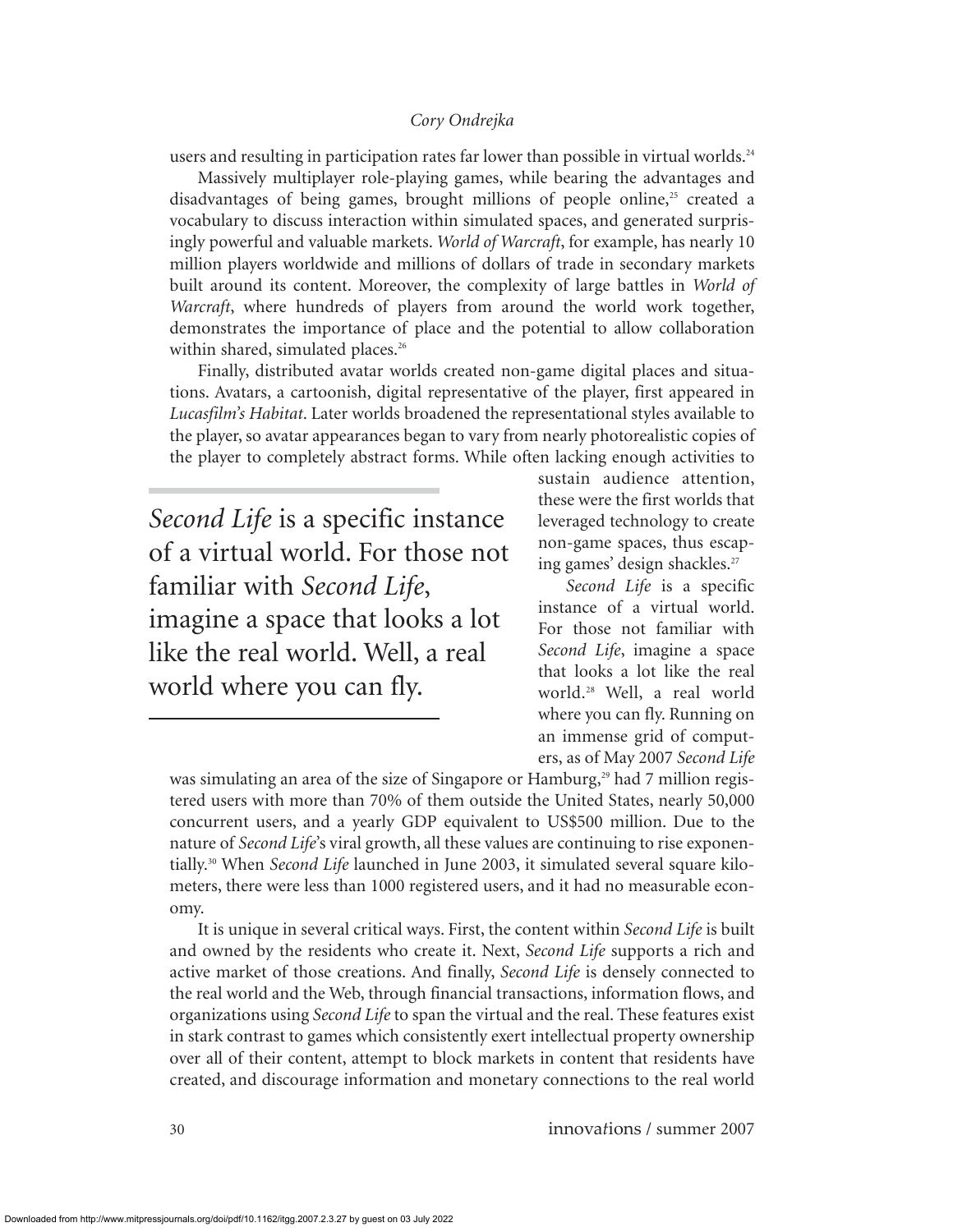and the Web.<sup>31</sup>

Although now broadly accepted, it is important to remember that when *Second Life* began development, the idea that a virtual world could be interesting without game content, or could rely on user-generated content, was considered absurd.<sup>32</sup> While some game developers were comfortable supporting the idea of user-created content, none of them were creating games that leveraged it at that time.<sup>33</sup> Even now, with the existence proof of *Second Life*, attempts to build on its concepts fail to engage communities in creation.

*Second Life* did not set the world on fire at launch. Over the first several months of public operation, *Second Life* saw modest growth. The team at Linden Lab was confident they were on to something but was worried about the lack of uptake. They convened a summit of experts in various fields to discuss why *Second Life* was not growing. Many smart people agreed to participate, but the key insight came from Stanford Law professor Laurence Lessig. Lessig pointed out something obvious in hindsight but not something the early employees of Linden Lab had considered. Specifically, he made the comment that it was a mistake to ask users to create a world but not allow them to own what they had made.

Lessig's simple comment, grounded in law and economics, led to a complete overhaul of *Second Life*'s Terms of Service and, ultimately, to a revamping of the business model Linden Lab used. Suddenly, creators had entirely new opportunities. Empowered by ownership and the ecosystem that emerged, creation in *Second Life* exploded. By June 2007, tens of thousands of *Second Life* residents were profitable,34 hundreds of thousands were spending money in-world, and the majority were experimenting with creation in a wide variety of forms, from customizing their avatars to building new businesses within *Second Life.*<sup>35</sup> A complete catalog of activities within *Second Life* is well beyond the scope of this article, but with more than US\$6 million a month in exchange between *Second Life*'s internal economy and the real world, tremendous markets exist in fashion, music, architecture, education, training, and entertainment.<sup>36</sup> Residents from all over the world are taking advantage of the unique opportunities presented by the combination of incredibly low capital expenses to create a business, the safety and comfort of pseudonymity, and a growing, worldwide market. All of these factors will be discussed later in this article, but for now a key understanding is that *Second Life* is real. Real creation, real business, real communities all created by real people.

### THE REALITY OF SPOONS

But how can activities within a virtual world be real? This is not the forum to get bogged down in a metaphysical debate, so instead the question should focus on what is meant by real. A piano created in *Second Life* is real in that it has value; the creator has intellectual property rights associated with its design, appearance, and script code that operates it; it looks real; it can have the physical properties of a real piano; and, could even enable someone to compose a piece on it. However, far more importantly, the connections and relationships formed during the creation,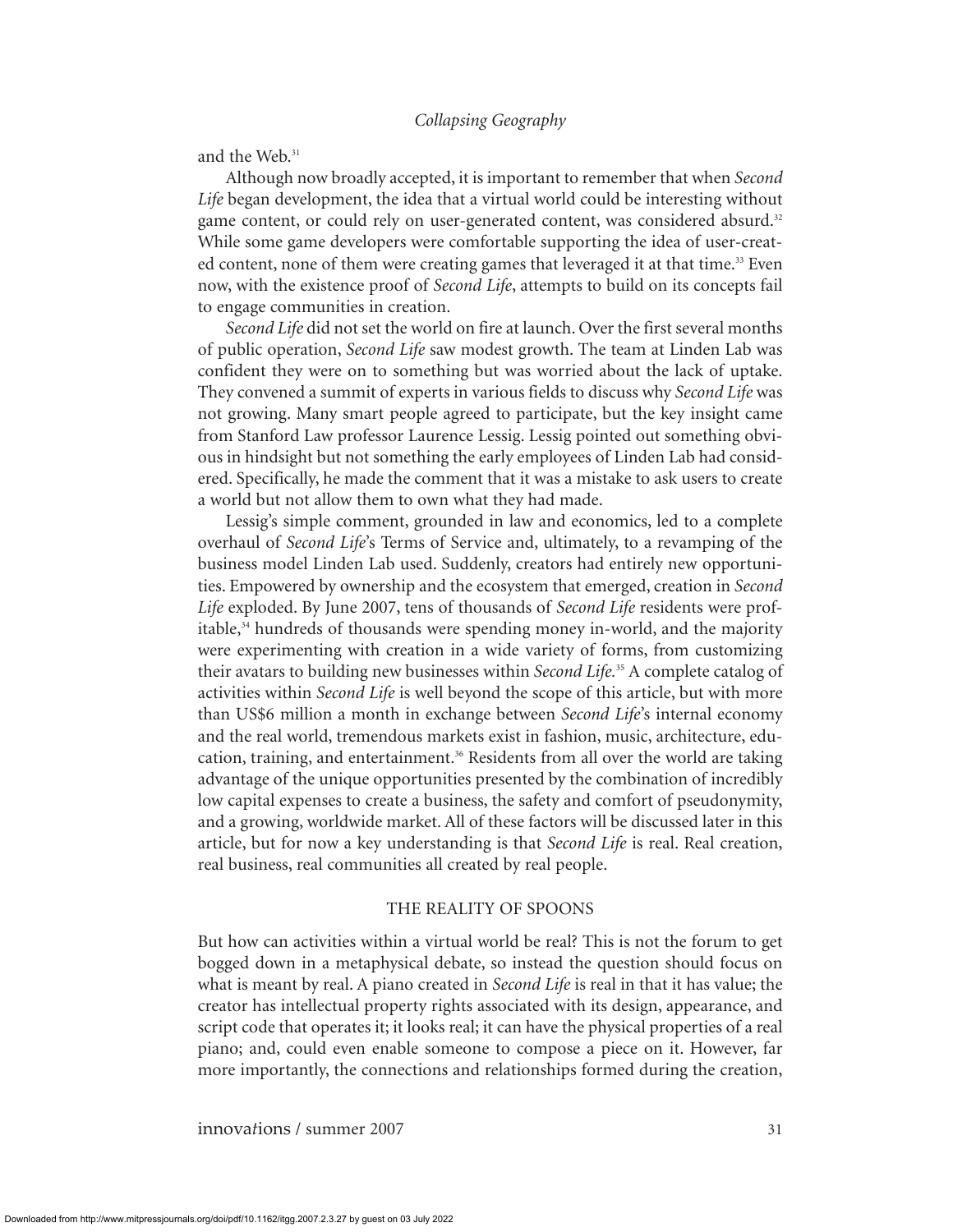sale, and subsequent playing of the piano are clearly real. In fact, much like the creation of a piano in the real world, it is quite likely multiple residents collaborated to create the piano, with specialists working on different pieces.

The interpersonal connections these collaborators share is real in the same sense as networks in the real world. $37$  By embodying communication through human representations, or avatars, learning is situated in three-dimensional space and can positively impact trust, $38$  social influence, $39$  and collaboration. $40$  Through physical, verbal, and visual interactions, these connections are created and maintained.41 The difference in *Second Life* is that this happens at a distance, enabling friends, groups, teams, and businesses to find the right people to interact with, no matter where in the world they live.

Of course, this requires virtual worlds to be broadly accessible. If only a tiny minority of Web users were able to master and enjoy the new technology, virtual worlds would remain a technologically feasible but largely irrelevant form of communication, relegated to the dustbin along with videophones. Fortunately, the evidence so far indicates users of *Second Life*, while still early adopters, come from a more gender-balanced, older, and multinational audience than would normally be expected of first users of new technology. Rather than young American males, *Second Life*'s community is nearly evenly divided between men and women, has a median age in the 30's, and most residents live outside of the United States.<sup>42</sup>

That diverse audience has managed to engage in a staggering range of activities within *Second Life*. Hobbies turn into careers, play into education, and experiments into philanthropy. Consider Kasi Nafus, who joined *Second Life* in 2003 as Nephilaine Protagonist. By 2004, Kasi had turned her interest in art and design towards fashion and opened the first outlet for her "PixelDolls"-branded clothing. This small store turned into one of *Second Life*'s largest brands. Her experience was captured in a real-world documentary called "The Ideal World." Today, she mentors up-and-coming designers within *Second Life<sup>43</sup>* and is creating a new boutique approach to selling her designs.<sup>44</sup>

Creativity proceeds at a pace shocking to the real world. Entrepreneurs speak of "*Second Life* time", the idea that everything is accelerated within the digital world. This should not come as a surprise. Creating and collaborating in a virtual world, with reduced learning costs, low friction micro-transactions, and no marginal cost of reproduction must generate impressive innovation and rates of change.

#### THE IMPORTANCE OF PLAY

Different forms of creation exist within *Second Life*. Like the real world or the Web, many residents play with creation, using the virtual world as a medium for communication and expression. Others attempt to monetize their play, exploring what it is like to be an entrepreneur, designer, manager, artist, musician, or consultant. Finally, some of those who build businesses are successful enough to turn their activities within *Second Life* into their profession.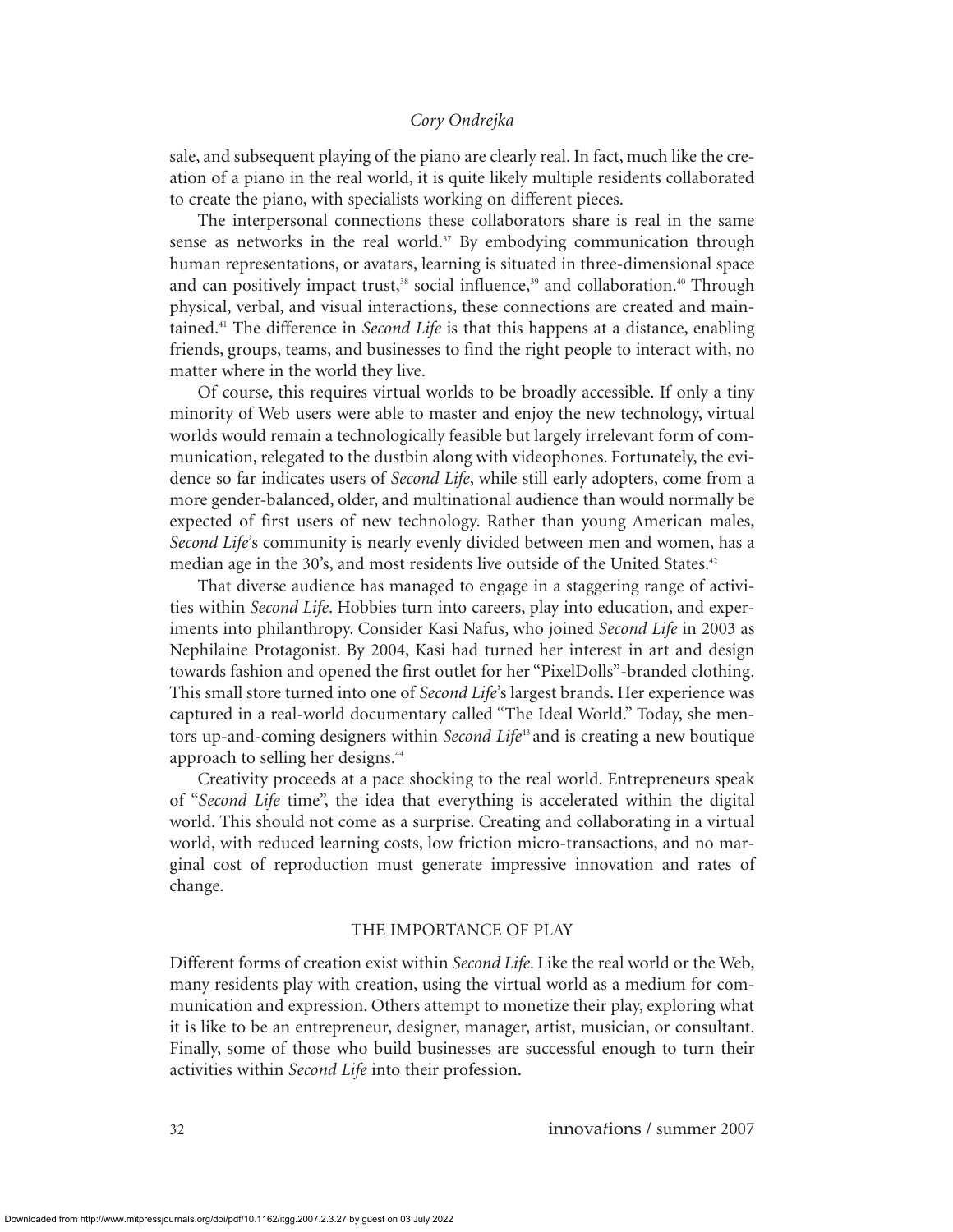Traditionally, play and profession are considered quite separate, with the act of play lacking in economic generation or value on the one hand, and the nobility of profession on the other. This apparent dichotomy is a false one and only impedes the understanding of the capabilities at work within *Second Life* that allow for such incredible productivity and experimentation. The vilification of play is not a purely modern phenomenon.45 As educators and anthropologists better understand the role of play in human learning and development, they are considering how critical play can be to exploring design space and reducing the risk associated with trying something new.<sup>46</sup> In virtual worlds the line between play and work is continuously blurred. When a resident of *Second Life* decides to explore clothing design and eventually converts that skill into real world income by taking her in-world earnings and trading them with other residents for US dollars, it is unclear what parts of the activity were play and what parts work.

#### DESIGN SPACE AND FLEXIBILITY

The safety that comes with mentally classifying an activity as play leads to a free exploration of design space. Nor is this experimentation is not undertaken alone. By creating a culture of shared creativity, *Second Life* allows residents to learn from the examples of others, to situate their goals and desires within the contexts created by others.<sup>47</sup>

Learning from each other and the ease of collaboration illustrates the difference between *Second Life* and the Web: collaboration occurs in real-time and within a shared space. Consider Wikipedia and webblogs, the most common Web examples of peer production and collaboration. In both cases, although community creation and collaboration is more fluid than previously available,48 it is still a sequential and asynchronous interaction. One person creates a post and after a macro amount of time other users are able to comment.

A similar, and illustrative, example is peer production in the open-source software development. Open-source development methodologies have proven effective at solving difficult software engineering problems via a distributed and agile workforce. Many different governance models have been tried in order to manage geographically distant developers, with significant variation in results. Misunderstandings and rivalries, compounded by distance and asynchronous communication, have hampered many open-source projects.<sup>49</sup>

None of these examples leverage the place, embodiment, and simultaneous collaboration at the core of interactions within virtual worlds. Place grants both context and organization to conversations, helping an observer to immediately understand relationships between speakers and the topic being discussed. Avatars, the user's representation in a virtual world, embody the conversation, allowing real-world cues to flow into the virtual world.<sup>50</sup> Simultaneous collaboration allows multiple participants to interact in ways not commonly seen on the web, such as musicians in different cities playing a duet to an audience from all over the world. This real-time exchange is at the core of how content is created within *Second Life*.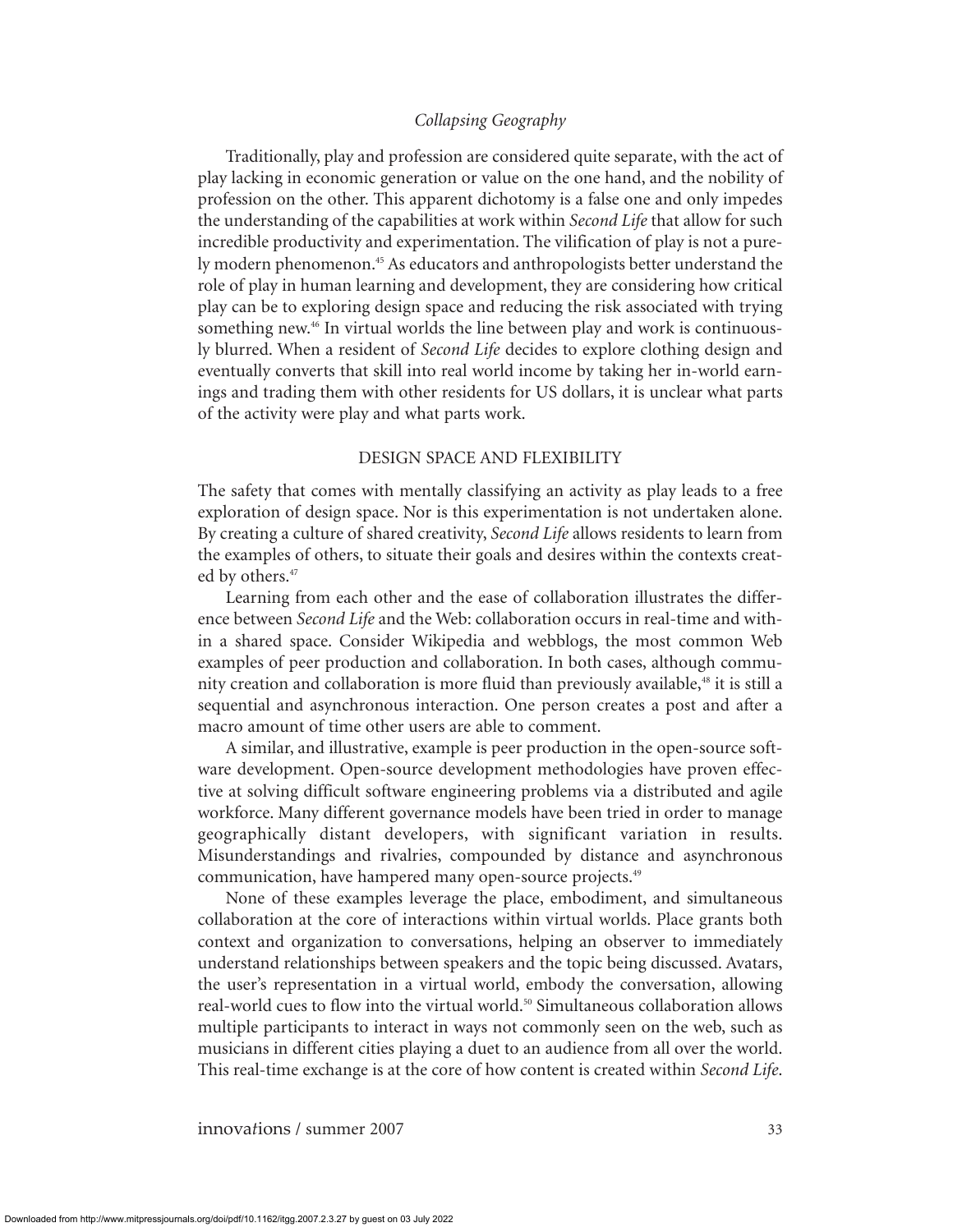Creation within *Second Life* is accomplished through the use of atomistic creation, an approach granting residents both great freedom to explore design space and an interface allowing multiple builders to create together, much as multiple construction workers collaborate simultaneously when building a home. In atomistic construction, simple geometric primitives are combined in a multitude of ways to build extremely complex creations and behaviors. This approach, in many ways equivalent to the "small pieces, loosely joined" philosophy of the Web, allows for creativity while still being simple to use. *Second Life* adds a powerful server-side scripting language and HTTP request on top of rigid-body dynamics to give creators the maximum possible design space. For those who have not experienced building within *Second Life*, an example is useful. Consider building a piano in the massively multiplayer online role-playing game (MMORPG) *Ultima Online* versus in *Second Life*.

In *Ultima Online*, a user can purchase a large number of objects, ranging from checkerboards to cloaks. With careful stacking and a lot of patience, it is possible to create something that looks like a piano.<sup>51</sup> Of course, it is not really a piano and the user could not use it compose music. It is purely decorative.

In *Second Life*, the resident would start building the piano in real time, creating primitives as needed. These primitives would be scaled, textured, colored, and combined to create the piano. Sound could be added to the keys, so it could be played. A symphony could be composed on it. Rather than simple decoration, this *is* a piano. If the builder needed help, she could reach out to other members of the *Second Life* community for resources, including building tutorials, models, textures, audio samples, and help with the scripting.

Of course, since these are primitives, the piano could also fly or follow the resident around like a pet. Copies of the piano could be given away or sold with practically no marginal cost of reproduction. When the piano was no longer needed, it could be removed from the world and stored for later use.

By endowing every primitive in the world with physical and behavioral properties, primitives become the basic building blocks of everything from hats to houses, cats to cars. Rather than the real world's hundred different atoms with limitations on how they can be combined, *Second Life* is made up of several simple primitive types with the flexibility to generate a limitless set of possibilities.

Compare this to content creation for games, where creating three-dimensional, interactive content is the driving force in the skyrocketing cost of video game creation.52 Despite the emergence of many different game engines and intense competition in the middleware space, in excess of half of the total cost of game development is content creation and the proportion is continuing to increase.<sup>53</sup> Thus, even if the cost of technology development approaches zero—an unrealistic assumption, given how regularly engine technology has to be customized for particular applications—middleware will only result in a 30–50% reduction in development cost, a result that seems impressive until viewed in the context of exponentially rising development budgets. Also, content creation has traditionally been the domain of elite artists, and despite readily available and inexpensive tools to create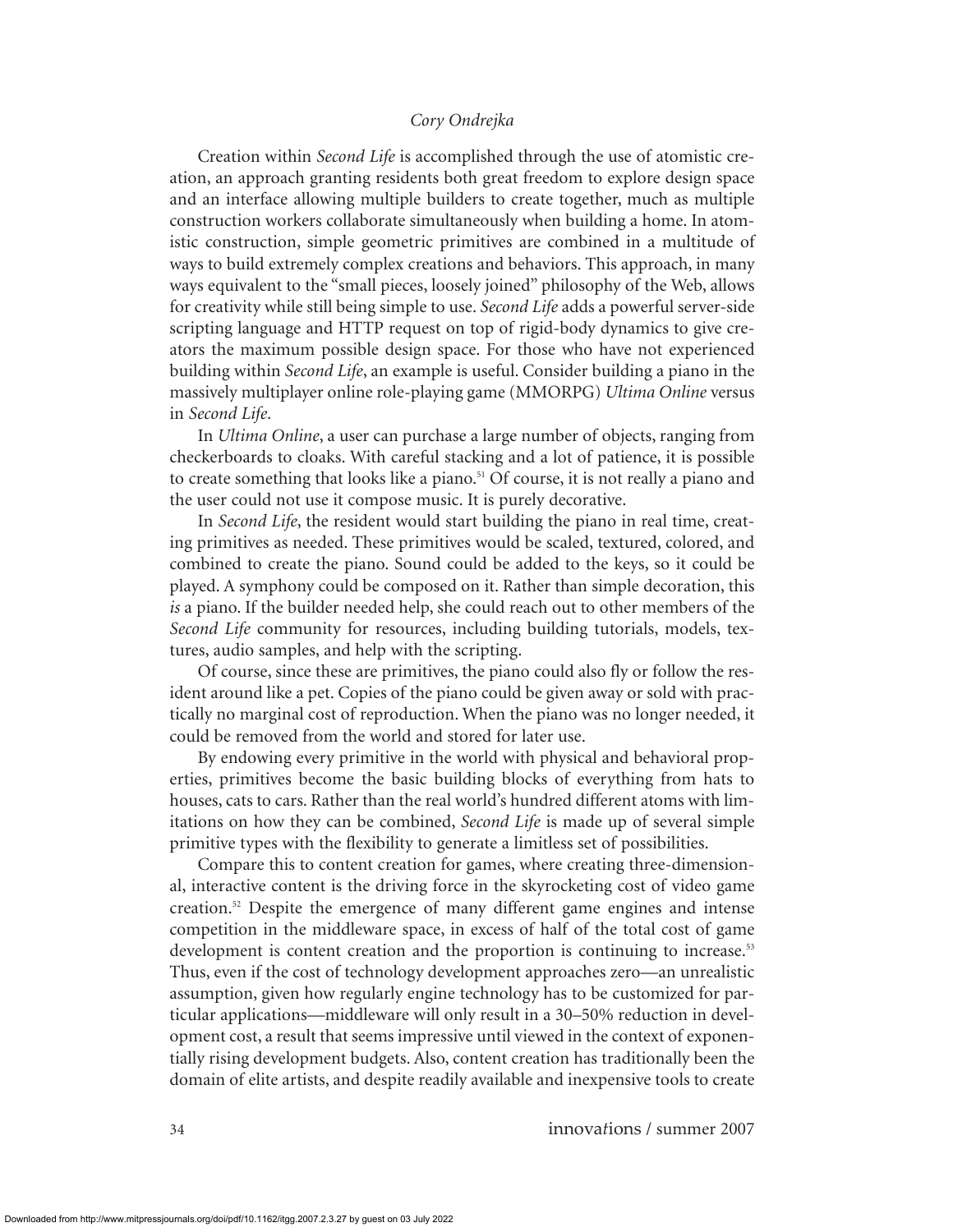three-dimensional art, few web users ever try them.

Instead, consider the items, such as houses, airplanes, clothing, and hair, being created by the millions in *Second Life*. Through the use of atomistic creation, individuals and communities within *Second Life* are generating content at a prodigious rate. As of June 2007, residents were adding over 300 gigabytes of data to the world every day, one million distinct items had been bought or sold in the preceding month, and tens of millions of scripts were running at all times within the *Second* Life grid.<sup>54</sup> This output is remarkable given the difficulty of mastering these tasks.

#### COMMUNITIES OF CREATORS

The creation of high quality, 3D elements, characters, and code is the domain of specialists and not amateurs. Yet most *Second Life* residents at least experiment with the built-in tools to create objects, characters, and code. Several factors contribute to the high participation rates and encourage residents to invest time and effort in mastering *Second Life*. *Second Life* reaches a wide audience, despite requiring a modern computer, three-dimensional graphics card, and a broadband connection. *Second Life* residents are about as likely to be women as men. While more men sign up for *Second Life*, women spend significantly more time logged in. *Second Life*'s users are also somewhat older than gamers in general. With millions of people, its community is large and growing but is still a tiny fraction of the 1.1 billion<sup>55</sup> people who use the web worldwide.

This community is also very creative. While websites based on user-created content are becoming increasingly popular, a relatively small percentage of Web users actually create content. Despite the explosion of Weblogs, fewer than 10% of Web users have created a blog.<sup>56</sup> Even Wikipedia, with complete dependence on its community for content, receives contributions from less than 5% of its readers.<sup>57</sup> In comparison, over 50% of *Second Life* users experiment with making content in any given month. Amazingly, over 15% write script code, despite the complexities and difficulties of mastering *Second Life's* C-like scripting language.<sup>58</sup>

*Second Life* residents are willing and able to create because they have ownership over their creations, as Lessig predicted. The dramatic acceleration in the growth of *Second Life* around the change in intellectual property certainly supports Lessig's assertion. However, retaining intellectual property was only the first step. The second was change to *Second Life*'s business model. This shift away from a conventional subscription service to a variable pricing model allowed residents to forward invest and experiment with different businesses. In the original economic system built into *Second Life*, a complicated series of taxes and stipends provided limits on resource allocations within *Second Life*. Specifically, the system attempted to control how many primitives a particular user could create. Of course, universal approaches tend to be susceptible to local variances, and this system was no exception. Even at the relatively modest usage levels achieved six months after launch, the system was having severe performance problems as successful users were able to flood parts of the world with their creations. Worse, creators and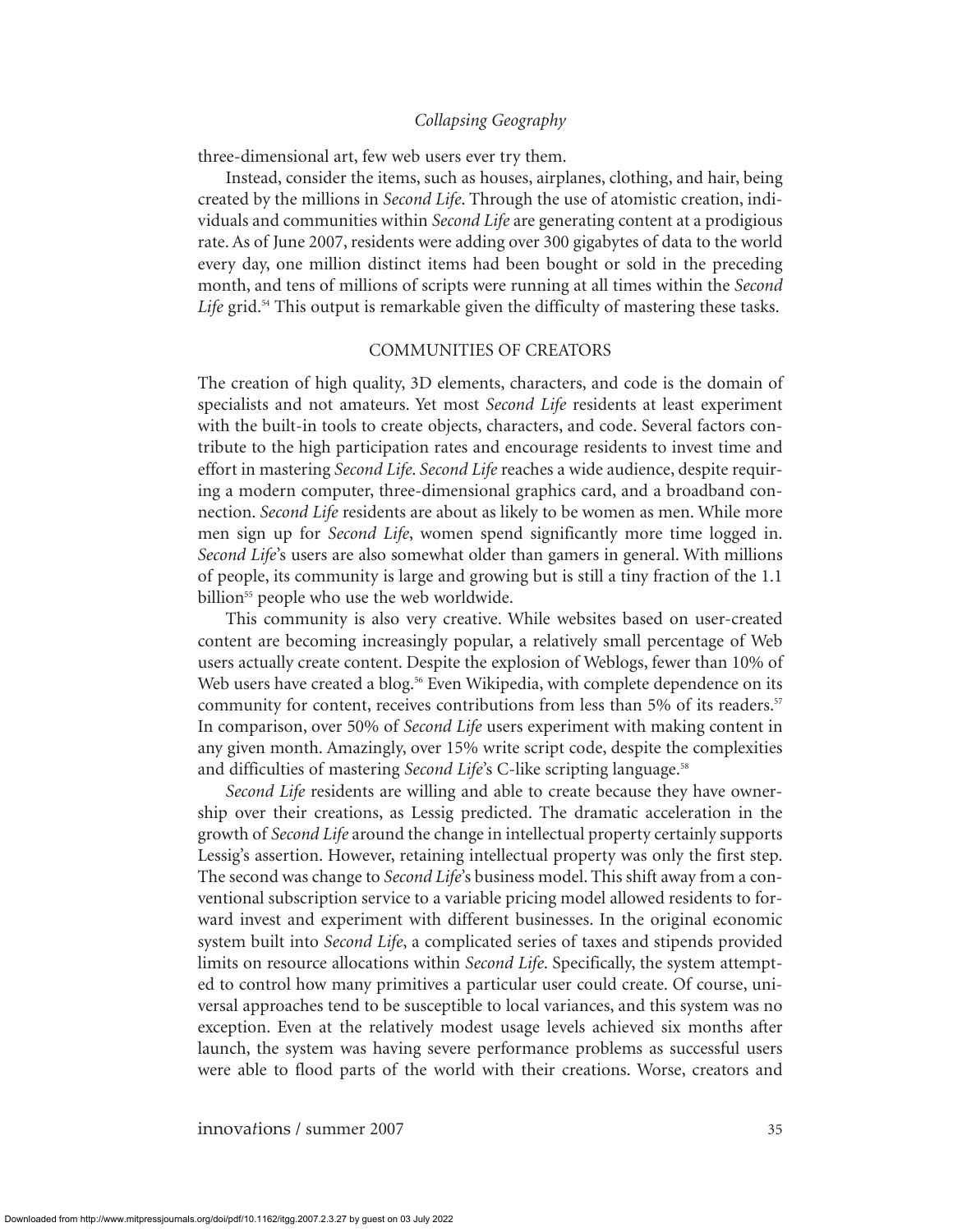entrepreneurs had no straightforward way to invest in business ideas, communities, or pet projects. As such, few large projects appeared in the world.

In January 2004, *Second Life* eliminated the taxes and stipends and instead tied primitive densities to server computers, using land as the visible proxy for computing resources. This opened up new opportunities for creators. Rather than having to acquire sufficient Linden Dollars in *Second Life* to explore large creations, they could instead accomplish that through the purchase of extra CPU resources.

The explosion of creativity and entrepreneurship following the business model change points out how willing people are to experiment with new roles, entrepreneurship, and business ideas when the risks are small. As soon as tens or hundreds of U.S. dollars were sufficient to start a business in *Second Life*, thousands of people began to try.<sup>59</sup> Compare this to the real world, where a primary source of funding for small businesses is a second mortgage.<sup>60</sup> A second mortgage can be a significant risk for the entrepreneur and her family. Moreover, not everyone owns a home or lives in a country where owning a home is common.<sup>61</sup>

Compounding the risk, many cultures disproportionately stigmatize failure, reducing both the chances an entrepreneur will take and the opportunity to learn from past failures.<sup>62</sup> Within the virtual world, reputational costs are orders of magnitude lower. Residents in *Second Life* may choose to leverage the pseudonymity inherent to virtual worlds, allowing them to experiment without the fear of sullying their real-world reputation. These factors combine to radically change the risk profile of being an entrepreneur.

Finally, the learning required to create something new has its costs and hurdles. In the real world, learning about design, innovation, or entrepreneurship can be a difficult or expensive task. Again, the virtual world is different. Businesses and creation happen in-world, in plain view of the communities surrounding them. So, rather than aspiring creators learning in a vacuum, they are able to understand the benefits that could come from mastering new and complex skills. Even better for the potential entrepreneur, opportunities to learn directly from creators and businesses abound in *Second Life*. From the many in-world business classes to the opportunity to observe and collaborate with other creators, *Second Life* places opportunities within a culture that embraces and rewards creativity. Other than the very best real-world technology clusters, it is difficult to conceive of an environment more supportive of experimentation and exploration. These factors combine to make *Second Life* an inexpensive place to learn.

This is critical, for the cost of learning constrains the rate of innovation. $63$  The cost of learning is a somewhat poorly defined concept, but it encompasses the costs related to risk; the costs of communication, especially those related to distance; the costs of bridging disparate processes, communities, professions, lingo, and language; and, the costs associated with building, maintaining, and monitoring trust.

This connection between the cost of learning and the rate of innovation is often unacknowledged or misunderstood. A large reason for this lack of understanding is the set of common errors about the nature of innovation Scott Berkun investigates in the "The Myths of Innovation,"64 including the myths of epiphanies,

36 innova*t*ions / summer 2007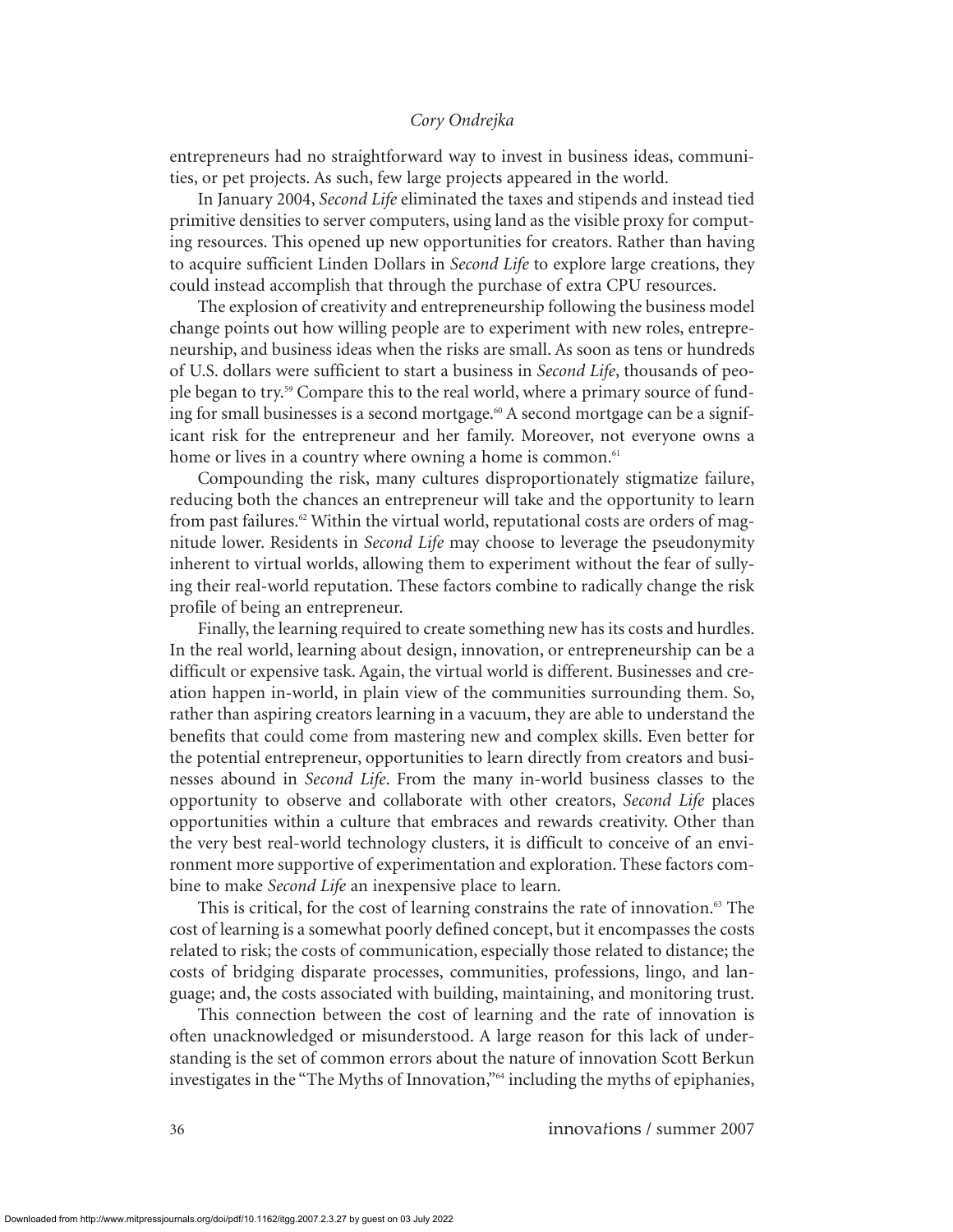a method for innovation, lack of good ideas, and the lone inventor. Taken together, these myths hide the reality of innovation as a largely random exploration of design space, a process where breadth of experimentation and communication between entrepreneurs drive the overall success rate.

Innovators using *Second Life* have significant advantages in these areas. Virtual worlds help to create a long tail of innovation, allow safer opportunities to fail, provide better tools for building trust, create structures that can connect ideas, and enable looser social and community connections to still generate productive outcomes. The next five sections will focus on each of these in more detail.

#### THE LONG TAIL OF INNOVATION

By now, most are familiar with Chris Anderson's concept of "The Long Tail."65 For those who are not, it is the idea commerce generally occurs by selling the most popular items. In virtually all markets, popularity falls along a power law distribution. A few, successful items are orders of magnitude more popular than the vast majority of less in-demand items. This is compounded by the emergence of dominant, big-box retail outlets that are only able to stock a relatively small number of CDs, books, or DVDs. Anderson's insight was to realize the rest of the content created in a market might be as—or even more—valuable in aggregate than the smaller number of high value items, if only search and distribution costs were kept low enough to allow producers and consumers to find each other. This is the Long Tail, the idea behind new methods of sales and distribution, such as Amazon's book sales or Rhapsody's streaming music service. These methods allow the majority of content ignored by traditional retail outlets to be profitably sold. Even more importantly, the Long Tail of less popular content also generates a more diverse and interested customer base.

This same power law distribution is a suitable approximation for other aspects of innovation and collaboration, beyond the Long Tail of consumption Anderson describes. Consider the potential entrepreneur: how many factors act to prevent someone from even attempting to build a business? Remember, this is not just the investment of dollars, but also includes time, social risk, and other elements. Even a basic requirement for a lawyer or license is a substantial hurdle.<sup>66</sup>

In cultures or nations that generate many of these impediments, only a few entrepreneurs even try. $67$  While they may be the best funded, most determined, or most risk-tolerant entrepreneurs, innovation—as a random walk through design space—is dampened by significant reductions in participants. Inventory and shelfspace pressures will tend to constrain a market to the top of the power law, reducing the variety and ignoring a lucrative customer base. In the same way, regulatory, legal, or social pressures also prevent entrepreneurial activities.<sup>68</sup>

There is an additional parallel to the Long Tail, namely the myth of the expert innovator. In a hit-driven market limited by shelf space, it is natural to bias towards sequels and superstars, both of which generate immediate name recognition and maximize the chances of sale. Of course, when those pressures are removed cus-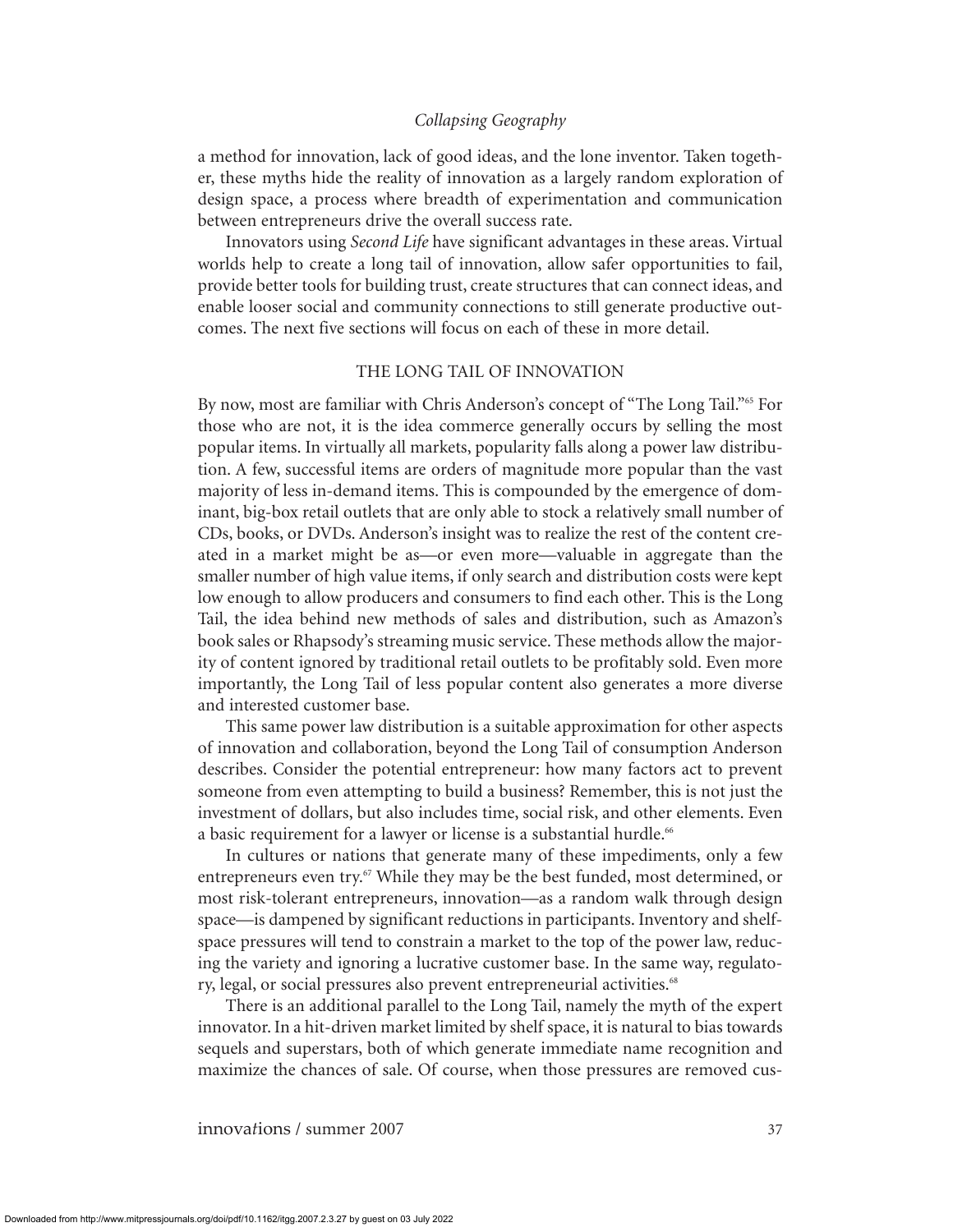tomers will consume a far broader set of content, leveraging collaborative filtering and recommendation schemes. Consumers will be less reliant on what is popular. For innovation, there is a similar, simplistic urge to "hire the innovators," an ineffective strategy at best.<sup>69</sup> Systems and scaffolding need to be put in place to allow breadth of exploration, experimentation, and failure.

#### FAILURE IS NOT AN OPTION… IT IS A REQUIREMENT

Entrepreneurs fail early and fail often. Any study of successful inventions or businesses describes the missteps along the way to success.70 Whether a creator is able to recover and learn from these mistakes is the critical question. There are costs related to risk and failure, but virtual worlds provide several methods of reducing them.

Two have already been discussed: pseudonymity and the need for vastly less investment capital than in the real world. For both of these, less activation energy is required to cross the chasm from idea to execution. When inspiration strikes within a virtual world, all the necessary tools are available for immediate exploration. No factories need be built, no inventory chain created. Instead, ideas are able to flow directly into practice.

Of course, many of those ideas will not succeed. That is OK! Attempts at innovation will be full of dead ends, missteps, and bad ideas. Unfortunately, innovation is generally not spoken about as a random walk. Instead, focus shifts to innovation being tied to people, spending money, or some shortage of ideas.<sup>71</sup>

The important issue is why framing innovation within those myths is so tempting. Selection bias guarantees the focus lands on the apocryphal "eureka!" moments and post-hoc Genesis stories. Complex and messy realities have always been reduced into easily understood sound bites.

The act of innovation is always messier. Rather than the simplicity of the lone inventor, innovation emerges at the intersections between social networks, where new ideas can collide and blend.<sup>72</sup> These networks contain knowledge and expertise from different fields, so the more cross-pollination technology enables, the more innovation is possible.<sup>73</sup>

*Second Life*, because of its simultaneous use model, helps to create these settings for cross-pollination. As individuals discover that *Second Life* makes their lives better, they ask their friends to join them. However, once in *Second Life*, residents have many opportunities to interact and collaborate with others from anywhere in the real world. As a result, social connections in *Second Life* are inherently cross cultural and interdisciplinary, and increase the marginal value of additional connections. Knowledge collisions, so critical to innovation, happen constantly within *Second Life*.

The next challenge is one of execution. In the real world, most projects require the input and coordination of many people as well as significant resources.<sup>74</sup> As previously discussed, *Second Life* reduces the resource costs associated with exper-

38 innova*t*ions / summer 2007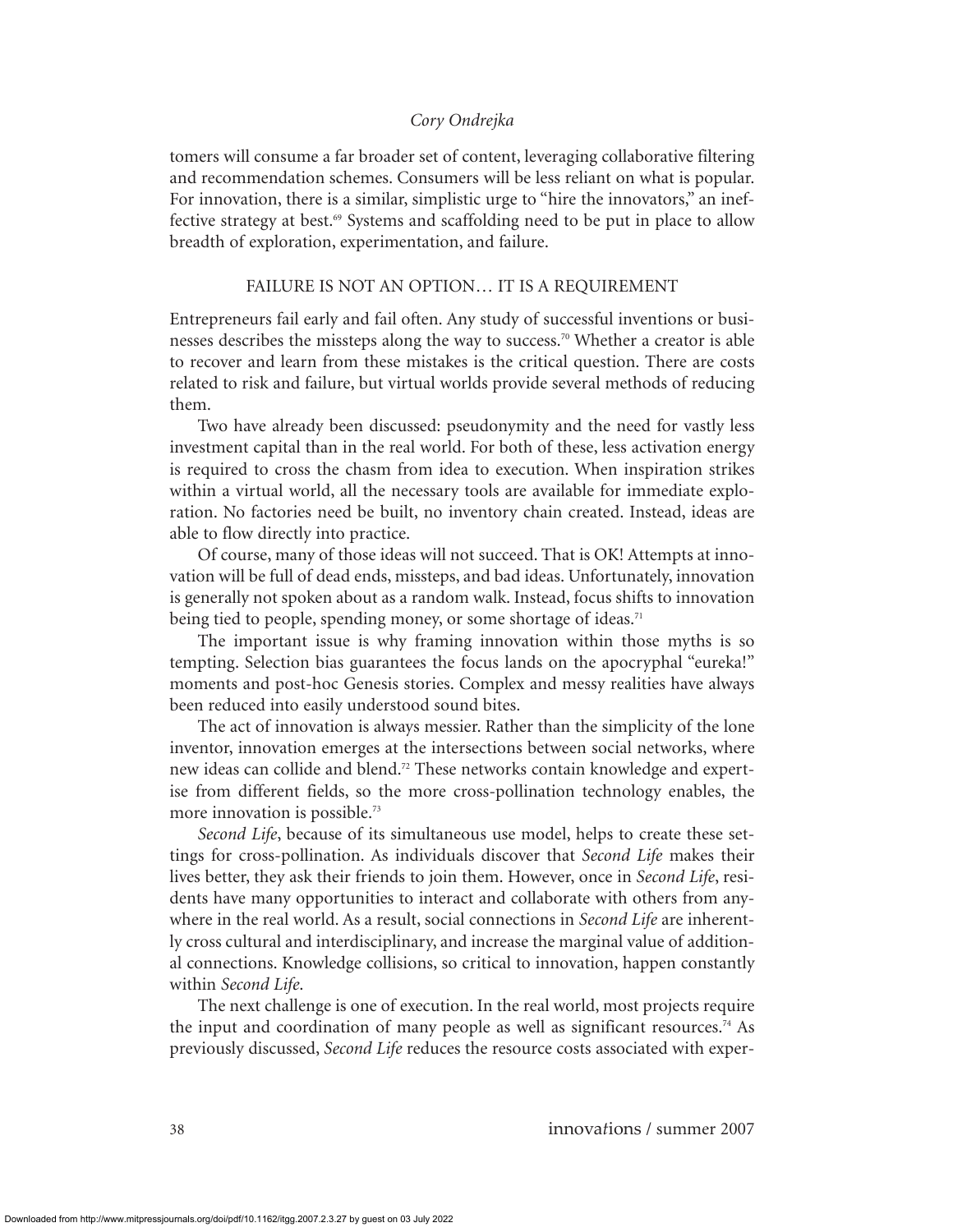imentation and, when collaboration is required, more connections are accessible than ever before.

#### NON-GEOGRAPHIC COLLABORATION

Trust is a key component to maintaining these connections.75 Human social interactions are the culmination of millions of years of evolution and are incredibly focused on building connections. Unfortunately, when place and human embodiment are removed by audio or text-only communication channels, it becomes

more difficult to establish and maintain trust.<sup>76</sup>

Many approaches to building trust have been attempted, with some success found in three specific ways. First, by aggregating numerous transactions. Second, by sufficiently reducing risk from transactions to allow commerce to continue despite reduced levels of trust. Third, by leveraging the power of social networks and allowing a meritocracy to emerge.

eBay provides the canonical example of the first quantitative trust index, with a well-developed and tested reputation system. Despite some defection

Many open-source projects serve as powerful examples of the strength of participation and meritocracies. When members of a community are actively contributing to the success of the project, and their contributions are measurable in concrete ways, trust in the knowledge and expertise of various community members builds rapidly.

opportunities, eBay's reputation system operates well enough to serve as the backbone of trust for billions of dollars worth of auctions. Both buyers and sellers on eBay place tremendous value in the reputation system and will invest time and money on mediation and dispute resolution when negative ratings are given.<sup>77</sup>

Online commerce, with the decision by major credit card companies to absorb the liability of most online transactions, demonstrates the strength of the second approach to reducing risk.78 It is a powerful realization that if an online transaction results in an unsatisfactory experience that the risk falls on the credit card company or seller rather than the consumer. Suddenly, a surprisingly small amount of trust is required to engage in a transaction, and online commerce has flourished as a direct result.

Another means of reducing risk transferred from the real world is to create social networks, such as Facebook, connecting friends and friends of friends. These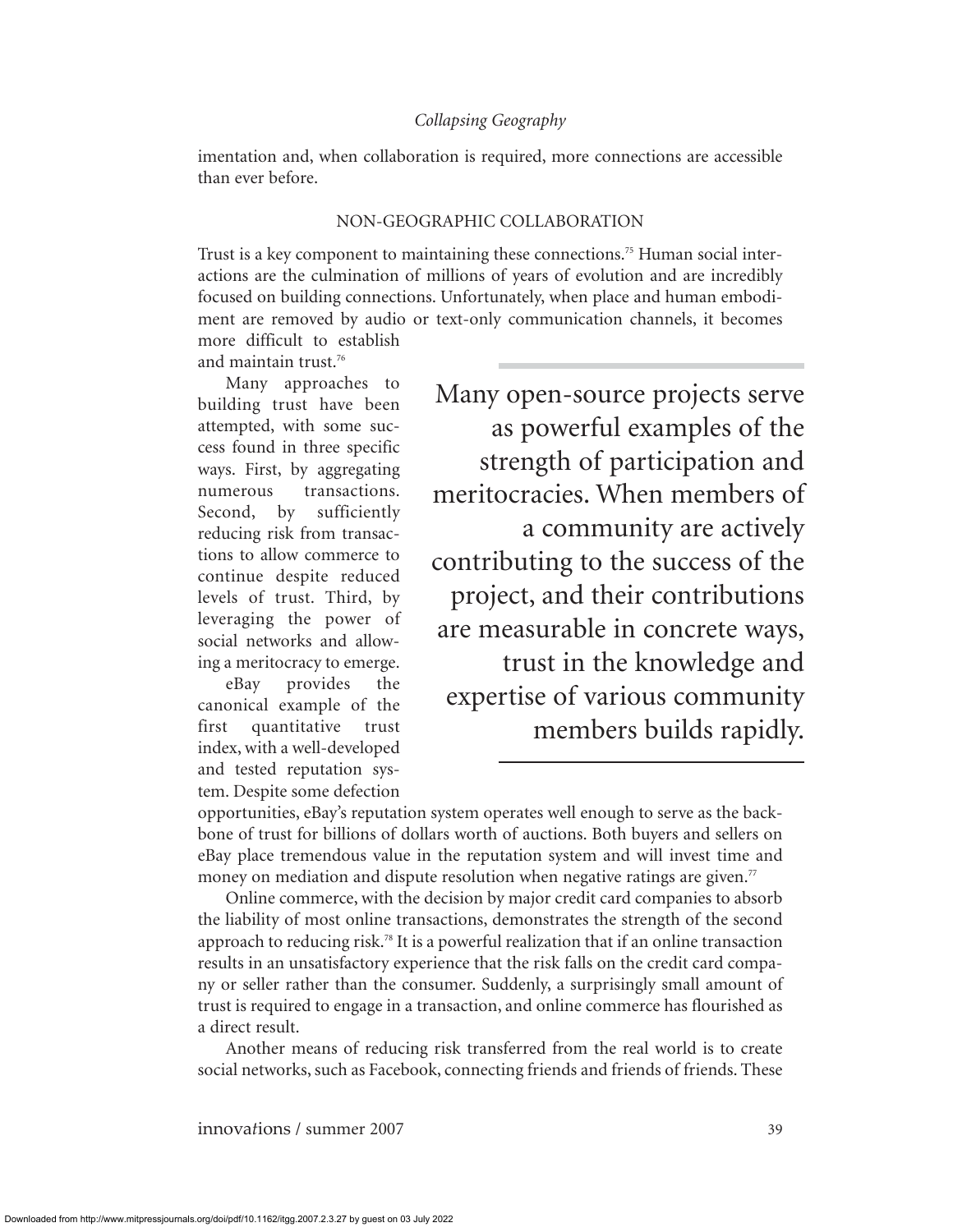networks are still exploring the ultimate value of sharing reputations through friends.79 For readers who have not explored these sites, friend-of-a-friend networks leverage the concept that a friend's trust can be used to indicate some level of trust in a stranger. Specifically, if Tom and Sandy are both trusted by Mark, Tom and Sandy might be expected to have some trust of each other. Of course, this works in the real world when networking or meeting new people, so it should come as no surprise that similar networks are being created online.

Finally, many open-source projects serve as powerful examples of the strength of participation and meritocracies.<sup>80</sup> When members of a community are actively contributing to the success of the project, and their contributions are measurable in concrete ways, trust in the knowledge and expertise of various community members builds rapidly. Often this expertise is codified in community structures, governance, or hierarchy, making it easier for new members to know whom to trust on specific issues.

What is so exciting about virtual worlds is that they can leverage all of these approaches and combine them with the power of avatars.<sup>81</sup> People are more likely to trust interactions with avatars $82$  than less embodied forms. $83$  This is an important idea, for it means that systems emerging within virtual worlds can generate more influence between members than similar systems created on the web.<sup>84</sup> An outcome of this trust advantage can be seen in early research around changing opinions through virtual collaboration.<sup>85</sup> In particular, evidence suggests that opinion change between collaborating avatars mimics opinion change seen in realworld exchange programs.<sup>86</sup>

In June 2007, Linden Lab was approaching 200 employees, scattered between 3 major offices, 3 smaller satellite offices, and dozens of independent employees working from home. Already an organizational challenge, the need to reduce the impact of geography on Linden Lab's employees was even greater because Linden Lab does not geographically constrain projects. Rather than having one office focus on the client software while another did marketing, all projects at Linden Lab attempted to optimize for the best participants from within the organization. As a result, software development teams often found themselves operating with changing team members in different cities and continents. Moreover, unlike completely decentralized organizations, some team members for a given project would be in the same office, while others would be scattered.

*Second Life* was consistently part of the solution to these communication and organizational challenges. Combined with collaborative text editors,<sup>87</sup> *Second Life*, with its embedded voice-over-IP capabilities, has proven to be an excellent tool in building and maintaining cultures within teams. Most Linden Lab employees manage to meet in the real world as well, but for employees in different offices, *Second Life* has become a regular tool for maintaining trust and connections between meetings.

This is a powerful idea, especially when considering the costs and risks associated with bringing geographically separated people together. Moreover, whether the ability to bridge distance is leveraged for public diplomacy, education, or busi-

40 innova*t*ions / summer 2007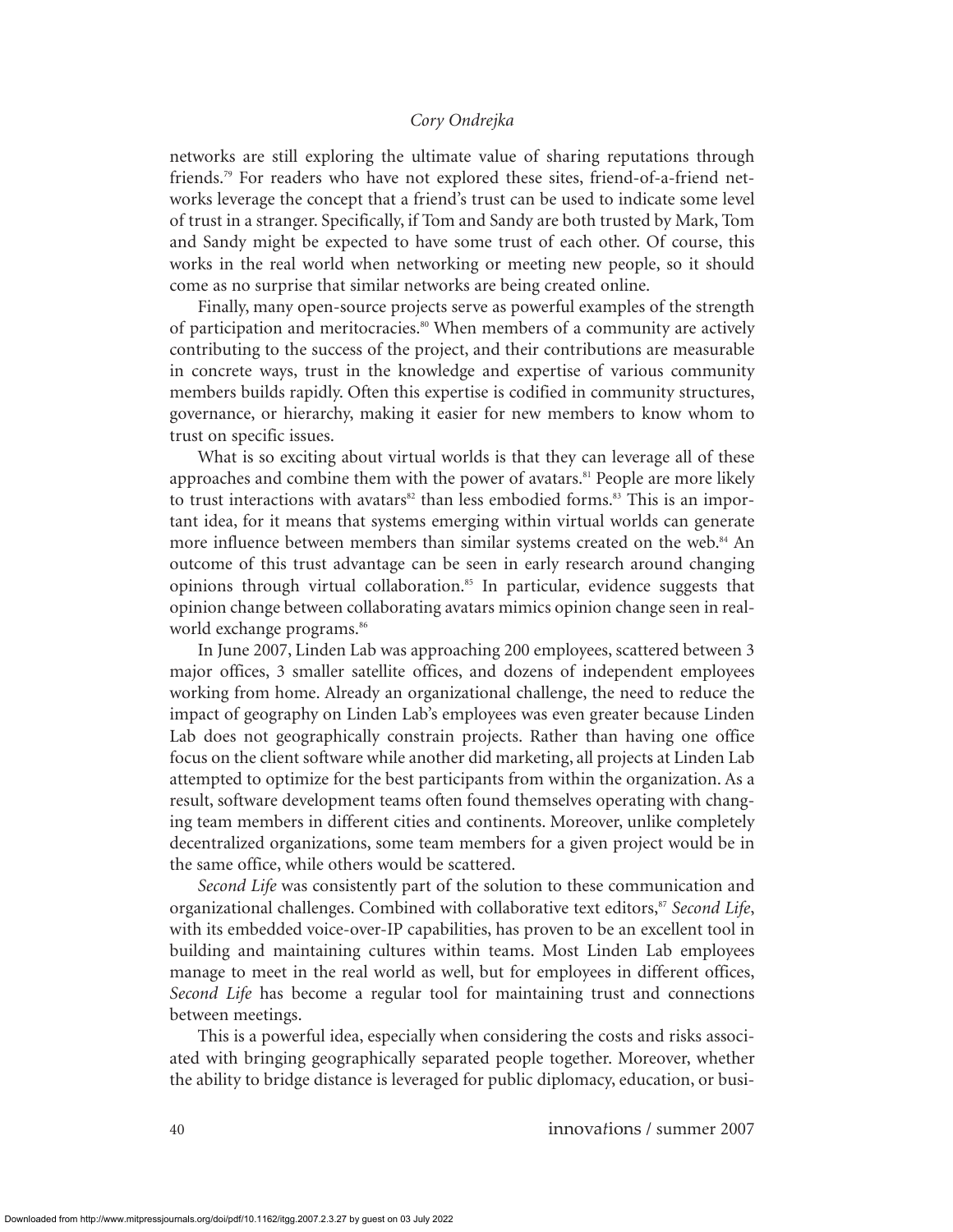ness, this creation of trust and culture at a distance is an advantage over conventional outsourcing and communication technology.

#### OUTSOURCING 2.0

No group has leveraged distance collaboration as much as the *Second Life* developer community. For large projects undertaken within *Second Life*, attempting to directly build or gather resident resources is no longer optimal. Instead, external companies look to the *Second Life* developer community as a group of businesses capable of consulting, contracting, and educating around projects within *Second Life.* The developer community has become a significant employer. Taken together in June of 2007, the developer community is nearly 200 different companies with combined annual revenue in excess of \$60 million. The largest of the developers employ over 70 people.<sup>88</sup>

More significant than size and scope is how these companies have been created. Nearly all of them have emerged from within *Second Life* itself, with residents within *Second Life* roleplaying as designers, architects, developers, program managers, or entrepreneurs.<sup>89</sup> Success and growth enabled them to move their businesses out into the real world, swapping the pseudonymity and low risk of the in-world economy for real-world contracts and incorporation.

Demand also drives the need for employees. Less than one year earlier, in November of 2006, the total aggregate employment of the developer community was only 600. By June of 2007, it was  $3000.^{\circ}$  This level of hiring growth would difficult in any environment, but the specialized skills required for high-end creation in *Second Life* further reduces the available market for hiring and largely limits it to *Second Life* residents.

What may be a surprise is that most of the employees are hired directly from within *Second Life*. Rather than meeting in the real world, employees are hired after demonstrating their specific skills within *Second Life*. Much like open-source development, a meritocracy exists within the market of *Second Life* and companies within the developer community are able to leverage this knowledge. As might be expected from hiring directly within *Second Life*, with over 70% of its residents from outside the United States,<sup>91</sup> most companies in the developer community built multinational workforces. Within the development community, as with Linden Lab, *Second Life* has become the primary method for the ongoing maintenance of connections within these organizations.

Stop and consider these facts for a moment. As a result of the demand to create content within *Second Life*, entrepreneurs have built hundreds of companies employing thousands of people from all over the world. The developer community tackles incredibly difficult tasks, including complex, community-based advertising;<sup>92</sup> government,<sup>93</sup> non-profit,<sup>94</sup> foundation,<sup>95</sup> and education projects;<sup>96</sup> and, research and experimentation into collaboration in virtual worlds.<sup>97</sup> Creating these projects requires the developers to have expertise in design, collaboration, humancomputer interface development, two- and three-dimensional art, software devel-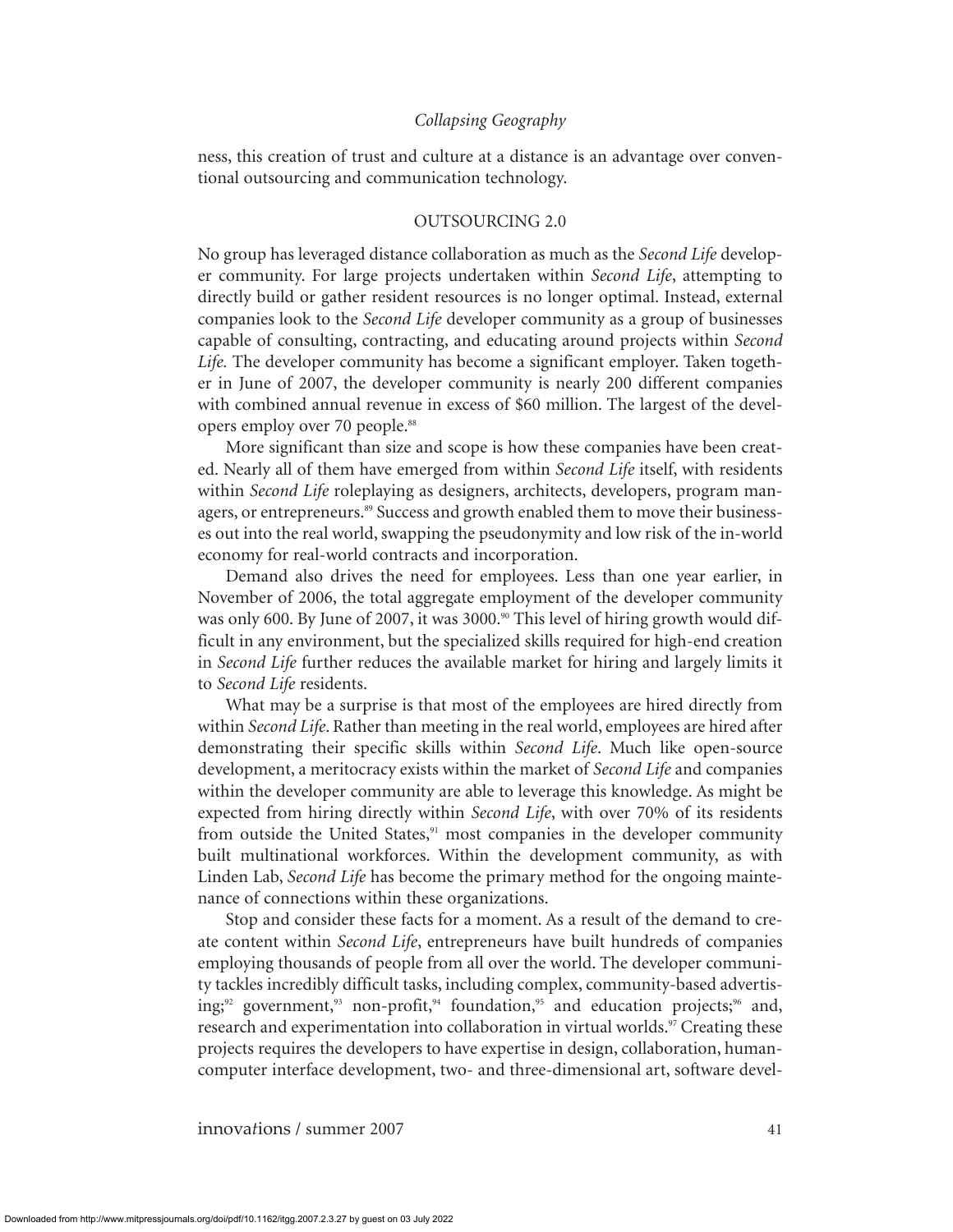opment, web development, advertising, and branding. New projects are undertaken amidst fierce competitive and pricing pressure, and new developers are appearing regularly, ready to challenge the established leaders.

Thus, within the virtual world of *Second Life*, two distinct creative ecosystems have emerged, the individual creators and the professional developers. In both cases, there exist high degrees of participation and tremendous value creation. In both cases, complex and challenging tasks are mastered by an international and diverse set of users, many who learned these skills for the first time within *Second Life*. Developer community hiring has proved so successful, outside job sourcing firms have also begun to interview and hire from within *Second Life.*<sup>98</sup>

Many countries in the real world are struggling with education crises and worries about innovation,<sup>99</sup> yet within *Second Life*, many individuals and groups are finding success in these endeavors. The cost of learning is one likely contributor to those successes. As this article has discussed, the cost of learning is somewhat ill defined, but whatever definition one latches on to, virtual worlds offer competitive advantages over the real world. From connectivity and trust to embodiment and elimination of distance, virtual worlds excel at bringing people together and sharing information.

#### IDEAS AND EXECUTION IN ORGANIZATIONS

Another contributing factor in reducing the cost of learning relates to the "shortage of ideas" myth. This myth fits nicely into the model of the lone inventor who struggles until the moment of creation. As the web based community of InnoCentive has demonstrated, the ideas exist. InnoCentive broadcasts difficult chemical and biological problems and allows scientists from around the world to participate as solvers. These outsiders achieved a nearly 30% solution rate of these previously unsolved problems.<sup>100</sup> Innovation is often simply a case of publicly asking the right questions.

The pseudonymity of virtual worlds makes it even easier to ask questions. This was demonstrated at Harvard's "CyberOne" law class, where students were given the choice of attending class in the real or virtual world.<sup>101</sup> When students began preferentially attending the virtual classroom, the professors surveyed them. They discovered even incredibly gifted students preferred asking questions in a virtual environment.<sup>102</sup>

Asking question and connecting disparate groups are keys to how corporations innovate. Groups that are the most successful at generating new ideas rely on structures, individuals, and processes to help information flow between otherwise unrelated teams. This type of information flow, where smaller groups are allowed to experiment in partial isolation before cross-pollinating, maximizes the collisions of novel ideas and the opportunity to learn something new.<sup>103</sup> Unfortunately, partial isolation between groups negatively impacts the ability of the organization to successfully act on new ideas.<sup>104</sup> Execution in the real world requires tight coordination to efficiently manage manufacturing and production. Thus, in the real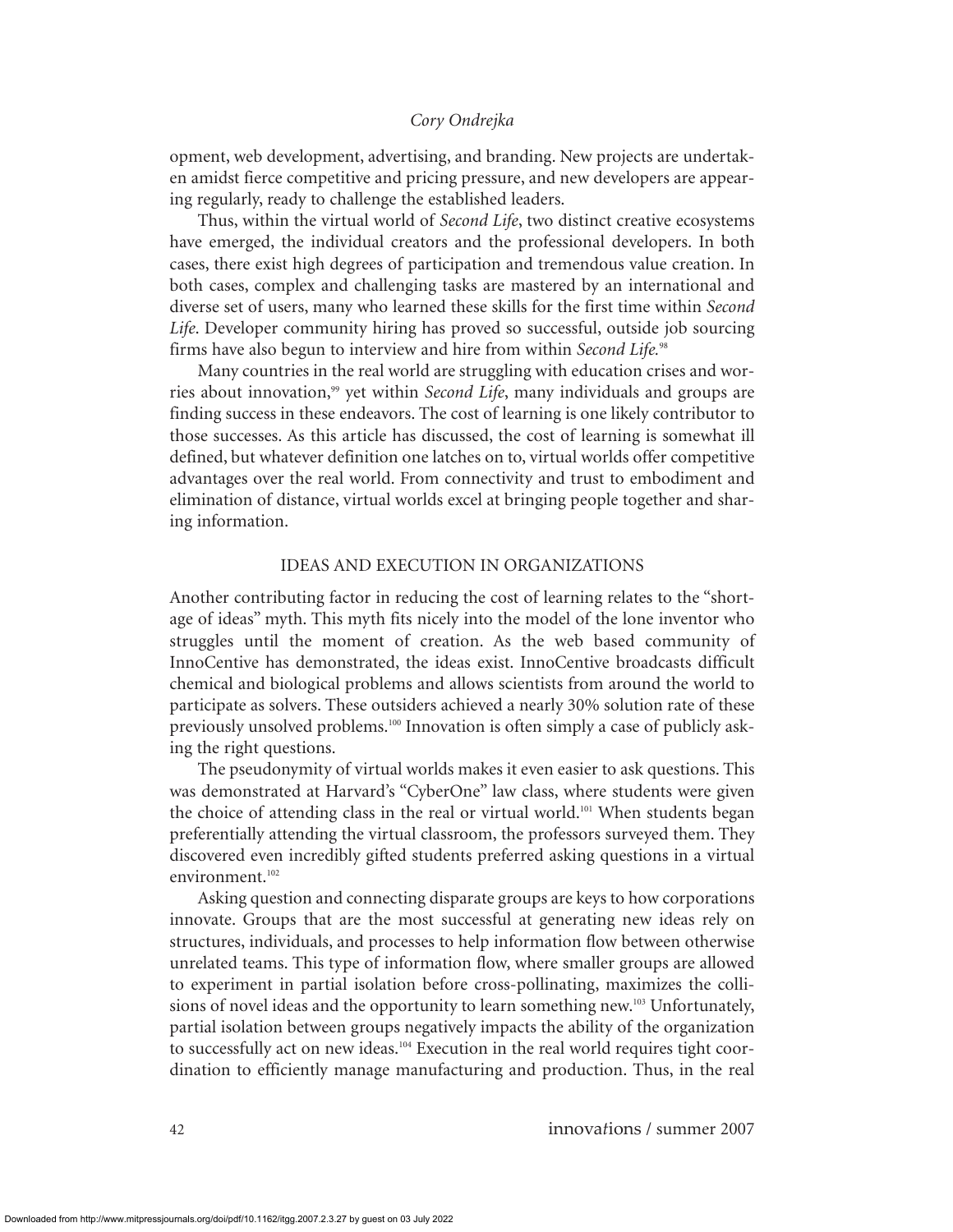world, there is a tension between optimal organizational structures for innovation versus those for production, and every business is forced to make trade-offs in balancing them. In the virtual world, the far narrower distance between imagining and doing allows groups to optimize for idea generation.

One of the strengths of the Web is the incredible ability to turn ideas into creation. While participation rates are often lower than expected, they are exceptionally high when compared to any previous media form. Participation rates are also increasing as more children grow up immersed in the Web. For many Web users, having an idea and building it are basically the same thing. For residents of *Second Life*, similar opportunities exist: more people participate in creation; the design space available for creation is far larger than the Web; and, when a user needs additional resources, *Second Life* is itself an exceptional tool for collaboration and learning.

Also, like the Web, much of the activity within *Second Life* normally viewed as hard work is often described as play or fun. Even when intense learning or teaching is going on, the participants are entertained. Compare that to the normal challenges of getting learners motivated in the real world.<sup>105</sup> Thus, virtual world residents can optimize their groups for innovation and have fun while doing it. The businesses and groups they form go beyond distributed decision making and demonstrate how businesses and researchers can organize when they assume both innovation and production can be done at the edges, at the collision points, between networks.

Some examples already exist in the real world, where innovative approaches to manufacturing and production allow companies to act far more like information companies on the Web. Li and Fung, a huge clothing manufacturer in China, is an excellent example. But even Li and Fung is still strongly shaped by geography, from real-world meetings to the expensive transport of raw materials and finished products. Li and Fung will be more innovative when they take the next step and leverage virtual worlds to allow more cultural sharing and collaboration among their many partners. Imagine allowing the sharing and trust building demonstrated by Toyota-style management of suppliers to travel far greater distances, to make even distant suppliers very much a part of the same team.<sup>106</sup>

#### DISTANT COMMUNITIES, LOOSELY JOINED

The decentralization of organizations is certainly not a new trend.<sup>107</sup> Falling communication costs have long changed how human communities form and businesses operate.108 Virtual worlds provide the opportunity to both create and leverage larger and more diffuse communities than ever before. Toyota, for all of its successful management practices, often required suppliers to collocate with its automobile factories to maximize trust and collaboration. Virtual worlds, and through them the *Second Life* developer community, are building the same trust and innovation networks while ignoring geography.

*Second Life*'s atomistic creation tools are the construction equivalent of the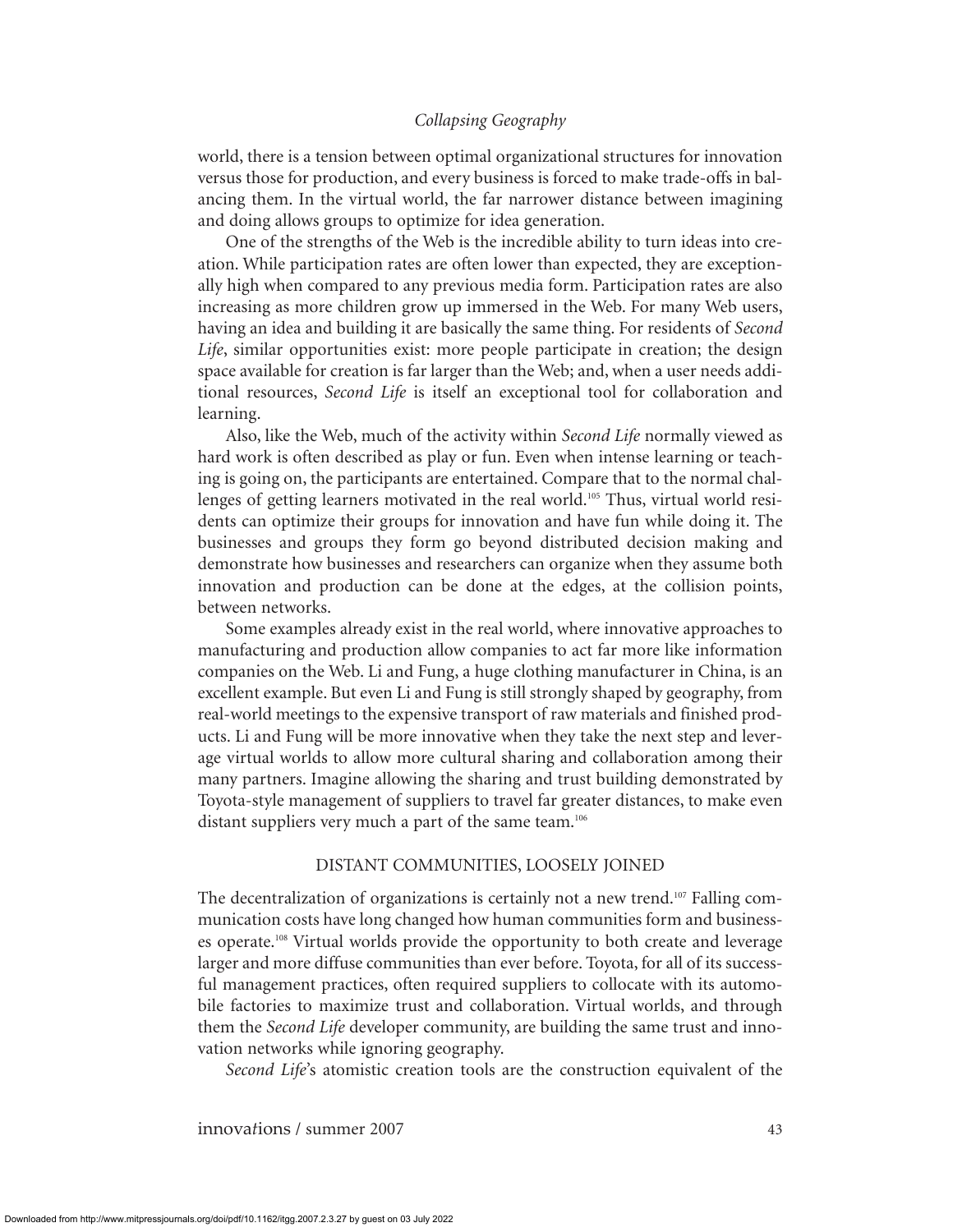Web philosophy of "small pieces, loosely joined."<sup>109</sup> Similarly, these modern, loosely joined communities are the social equivalent. Small pieces are able to be more reliable and maintainable, while loose coupling allows rapid and innovative recombination in response to new challenges. Communities of creators in virtual worlds face few of the same frictions groups in the real world have to deal with when reconfiguring to change direction. Instead of having to change desks, offices, or cities, virtual teams simply change to whom they talking. As creators in *Second Life*, they already share a vocabulary and skill set that helps provide a common language for initial conversations, and the visible nature of creation helps establish expertise and *bona fides*.

These communities are all creating within a zero marginal cost environment, quite literally a post-scarcity economy. Although there are limits on the density of creation within *Second Life*, for the most part the only scarce resource is time, thus *Second Life* is a very pure example of an attention economy.

This is profoundly different from the real world, where scarcity acts as the underlying driver for most economic thinking. Moreover, economies of scale are changed in an attention economy. Rather than the mass production and inventory management so critical to real world scale,<sup>110</sup> in the attention economy scale becomes an issue of mindshare, of time. How much productive time do people spend thinking about, working on, participating in a specific medium or project? Either a community or an experience is worth spending time in, or it is not. It is while considering that shift that the importance of innovation becomes more obvious.

#### THE NATION-STATE IN A POST-GEOGRAPHIC AGE

Nation-states have always been creatures of geography. As the peak structure of human organization, nation-states emerged from geography, self-identified through geography, and went to great lengths to maintain or expand their geographic presence.111 Historically, this geography was tied to raw materials, access to ports, and lines of communication. With an increasing component of the world's markets and businesses bypassing geographic roots, nation-states must expand their approach to geography as well.

Ironically, there has been a dramatic acceleration in geographically focused nation-states in the last 20 years, even as the explosion of the Internet and the Web has dramatically reduced communication costs. Driven by spectacular collapses of larger nations and the rise of geographic—often presented as ethnic—nationalism, the 1990's alone saw the creation of over 30 nations. Unlike parallel business trends of the time, and contrary to economic alliances and soft power that was bringing many nations closer together, citizens were fighting for smaller, more geographically identified nations.<sup>112</sup>

This hyperfocus on geography should not surprise. As a species, humans emerged at the end of 2.5 billion years of adaptation to place and have had only about a century to absorb the impacts of light-speed communication. However, it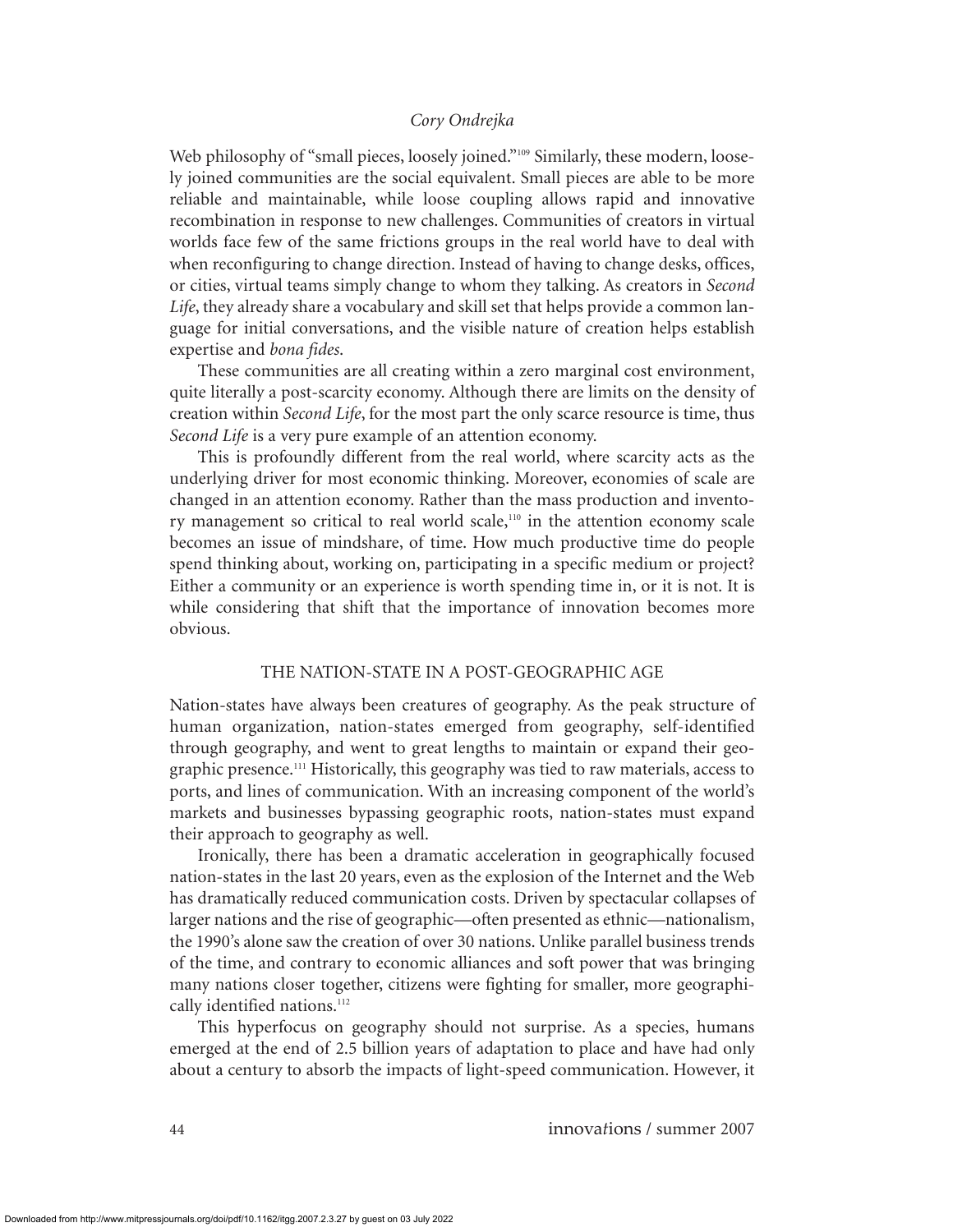is shocking to realize that even as technologies exist to take education and markets anywhere in the world, 13 million people in China are urbanizing every year.<sup>113</sup> Building the equivalent of two New York Cities per year to support that migration is clearly unsustainable. Virtual worlds do not solve the problems of providing housing, food, water, and electricity to those people, but they could provide spaces for the kind of intellectual, cultural, and business centers normally confined to cities.

Knowledge and expertise are not localized phenomenon. Problems and solutions often exist in ignorance of each other. Nation-states have no hope of maximizing innovation if they isolate their people from each other or other nations. With the creation of the Web and the proliferation of cell phones, the only option for nation-states that wish to successfully control or limit information flows will be information isolation. Much like the doomed arm's race of digital rights management,<sup>114</sup> attempts to partially restrict information will consume massive amounts of time, money, and effort. And they will fail.

Worse, censorship and digital rights management decrease innovation by increasing the cost of learning. They damage innovation and education, the two goals that should be at the center of any rational national policy.

With knowledge not a geographic commodity, power for the  $21<sup>st</sup>$  century nation-state will be the rate of innovation.<sup>115</sup> Innovation drives productivity growth and exponential increases in per-capita GDP, so nations with the highest rate of innovation will capture proportionally hirer percentages of global GDP and trade. One need only look at the increasing disparity between the developed and developing worlds to see the importance of maximizing innovation.<sup>116</sup>

The equation to measure a nation's power potential also changes. In a network effects space, the addition of one person to the network has benefits in excess of that one person.117 Therefore, a nation's power will depend on the number of innovative and entrepreneurial people it harnesses. These people will drive exponential growth. Nations that build the largest networks of innovators will soon be very far ahead while those that lag will find themselves left in the last century.

#### A NEW MODEL FOR CITIZENSHIP

Networked innovation and collaboration means quantity may have a quality all its own. As education systems around the world approach parity, nations will finally be able to maximize the skills and potential of their populations. Larger nations will benefit not from the natural resources buried in their soil, but the intellectual potential of their citizens. No nation-state will be able to compete counting only on the people within her borders. The most successful  $21<sup>st</sup>$  century nations will be those that redefine what it means to be a citizen and build the largest networks of innovators.

The critical question becomes one of where innovation is going to occur, for innovation higher up the stack has broader impact.<sup>118</sup> Consumer and product innovations impact consumer spending and create new products and services, but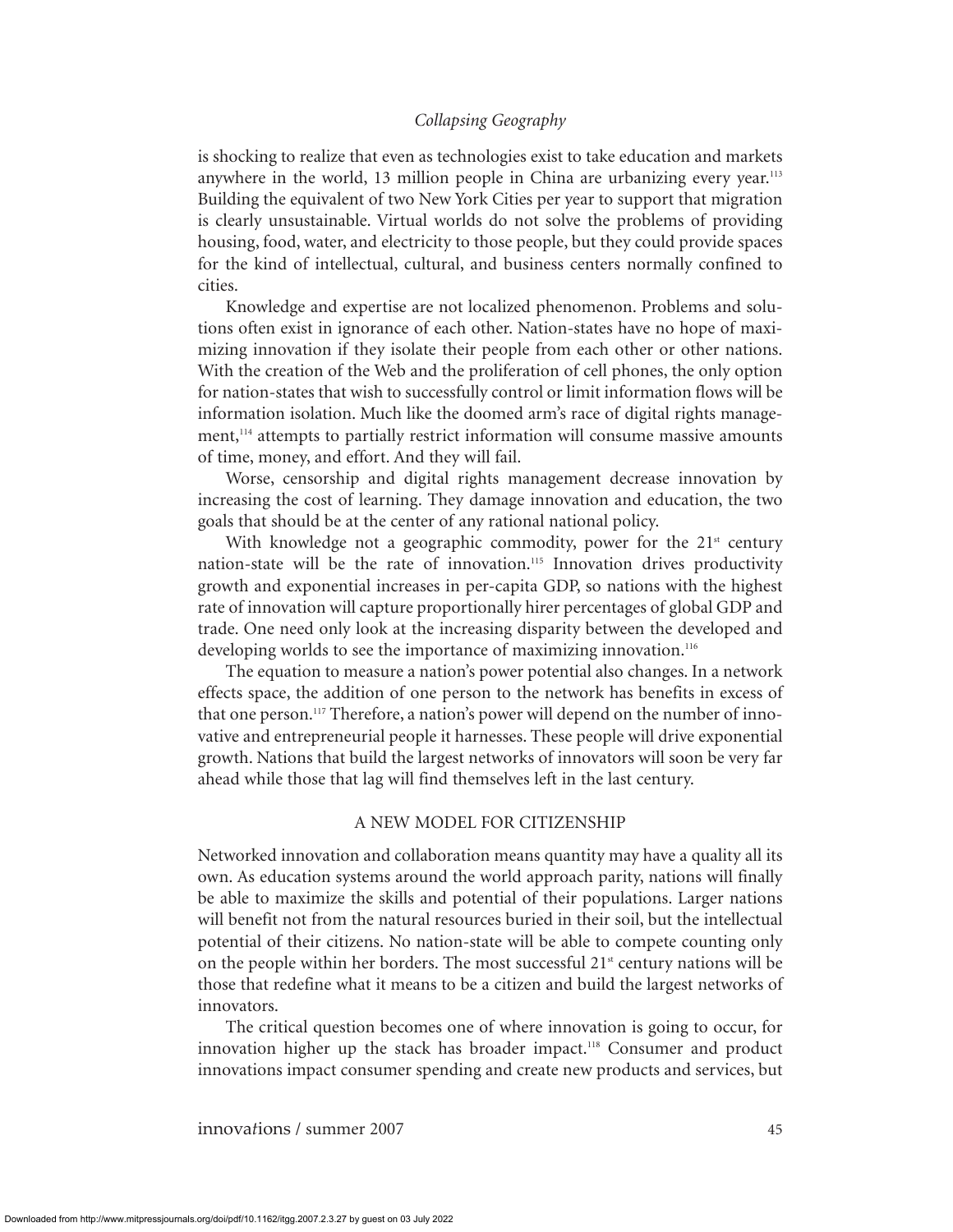business process innovation can change how an entire sector innovates. Government policy can change the design space available to business innovation resulting in even larger impacts.119 The decision to keep the Internet free and open120 had a demonstrable impact on the overall rate of innovation across the United States and, ultimately, the globe. Many have argued that Finland's decision to provide a tremendous social safety net in terms of education and healthcare has helped to drive innovation in information technology and telecom.<sup>121</sup>

Networked innovation and collaboration means quantity may have a quality all its own. As education systems around the world approach parity, nations will finally be able to maximize the skills and potential of their populations... No nation-state will be able to compete counting only on the people within her borders. The most successful 21st century nations will be those that redefine what it means to be a citizen and build the largest networks of innovators.

Nowhere could innovation have more impact than changing the very nature of who can collaborate. By demolishing the national barriers to collaboration, a nationstate would position itself to maximize innovation and reap the benefits of a higher rate of innovation. This exponential growth in per-capita GDP will be the only way to stay competitive with other nation-states that adopt similarly open strategies.

When considering exponential growth, small differences today lead to dramatic differences in the future. Innovation drives productivity and per-capita GDP growth, and the cost of learning drives the rate of innovation. Ultimately innovation around the cost of learning will have the broadest possible impact on innovation as a whole.

The question then becomes how to attract and leverage additional entrepreneurs, since there will always be more great ideas and explorations than can be contained within any one country. Traditionally, citizens of a nation are tied to their host country geographically. For the rest of this article, this notion of citizenship will be dubbed "geographic citizenship" or "g-citizenship." Throughout the history of the modern nation-state, g-citizenship was bestowed via birth or naturalization. If you were born within the nation-state or the nation-state deemed you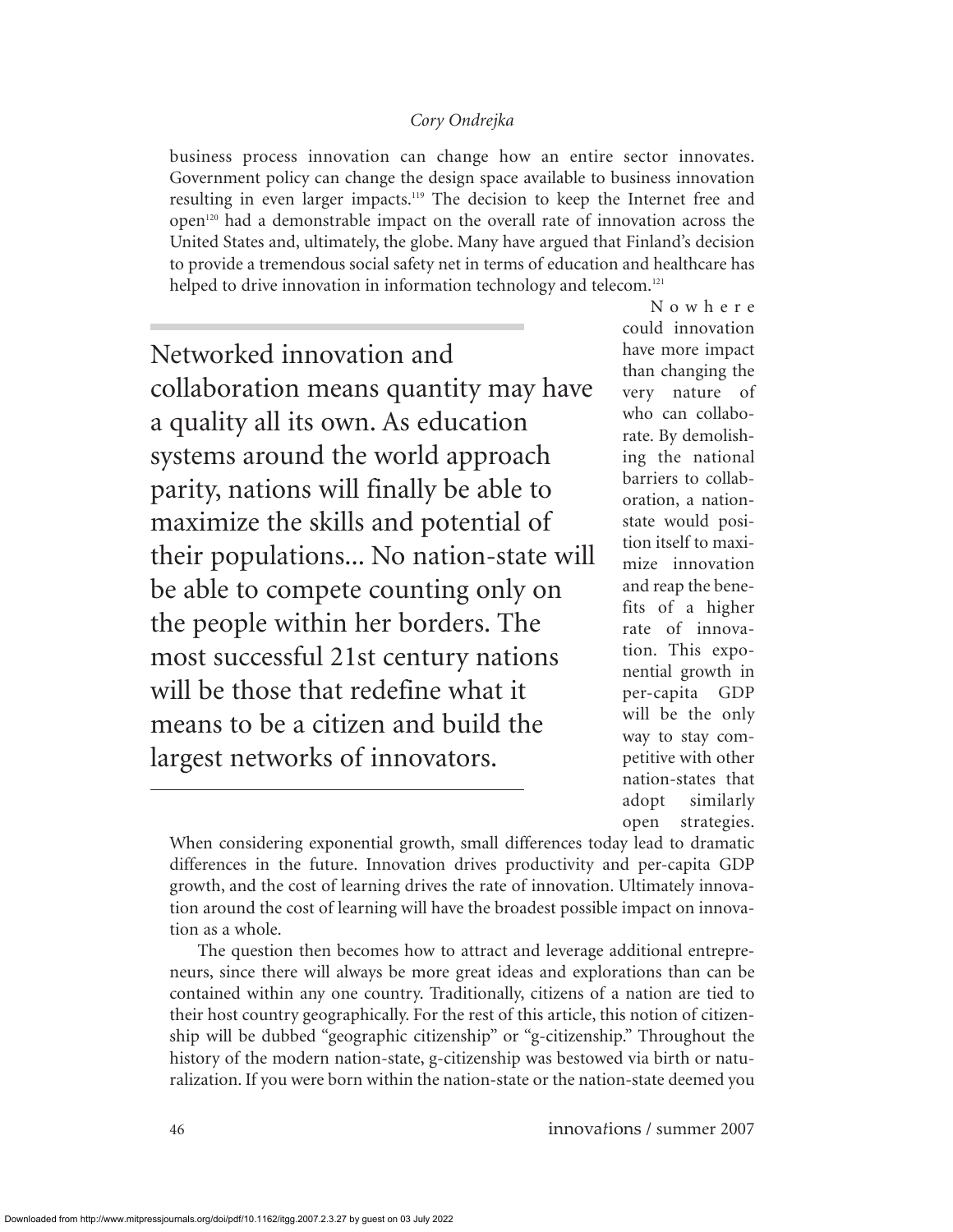valuable, you were granted g-citizenship. In exchange for taxes and participation in society, the nation-state provided varying degrees of physical and economic safety, such as representative government, military and police forces, a public education system, health care, and social security. Generally nations discourage citizenship in multiple nations and while travel, communication, and commerce freely flow between nations, the number of people who change g-citizenship during their lifetime is small.<sup>122</sup>

More recently, in the age of cheap and easy travel, a second concept of citizenship has emerged, that of a national advisor or valuable visitor. To distinguish it from g-citizenship, this idea will be described as "honorary citizenship" or "h-citizenship." In theory, this form attempts to bring new ideas and opportunities for collaboration into a nation. Various versions exist, from advisory boards to special Visas, but in all cases the goal is to cross-pollinate, reduce the cost of learning, and spur innovation.

Unfortunately, it seems unlikely h-citizenship will accomplish this. Certainly, outside experts and people of renown can bring attention and business to a country. Perhaps a single speech or several days of meetings can generate a few new ideas or inspire a local entrepreneur. Unfortunately, the time and costs required to physically transport senior advisors around the world ensure only a very small number of advisors will be asked to participate. This *a priori* determination of fitness is contrary to virtually everything understood about innovation, where broad approaches are needed. Worse, the nature of an advisory role only focuses brainpower on the nation-state's interests for very short periods of time around specific visits or events. This is reminiscent of the "Eureka!" myth that innovation resides in brief moments of brilliance rather than deep, engaging collaboration.

But the real loss is that no matter how brilliant or valuable the strategic advisors are, there is the missed opportunity because the advisors rarely have time to work together. Rather than enabling a collection of great minds to collaborate, cross pollinate, and spend significant time on the problems facing a nation-state, advisory board meetings tend to be whirlwinds of speeches and posturing. It is only the rarest of events that are designed to build the kind of lasting connections so critical to collaboration and innovation. The problem, of course, is one of time. When hours or days of travel are required to bring h-citizens together, it is almost inconceivable that regular, impromptu, or ongoing meetings would occur. Fortunately, technology allows a radical reframing of the problem.

Consider a third type of citizenship, dubbed "virtual citizenship" or "v-citizenship." Rather than building around a specific geography or event, v-citizens are tied to a nation-state by mind share and time. They meet and collaborate within virtual worlds, enabling them to ignore geographic limitations and focus instead on challenges and connections with other v-citizens. Rather than spending four days per year thinking about a particular nation, a v-citizen could spend one hour per week or five hours per month. More importantly, that time could be spent in virtual locations populated by other v- and g-citizens of the nation. Within *Second* Life numerous spaces have already been created in homage to specific countries<sup>123</sup>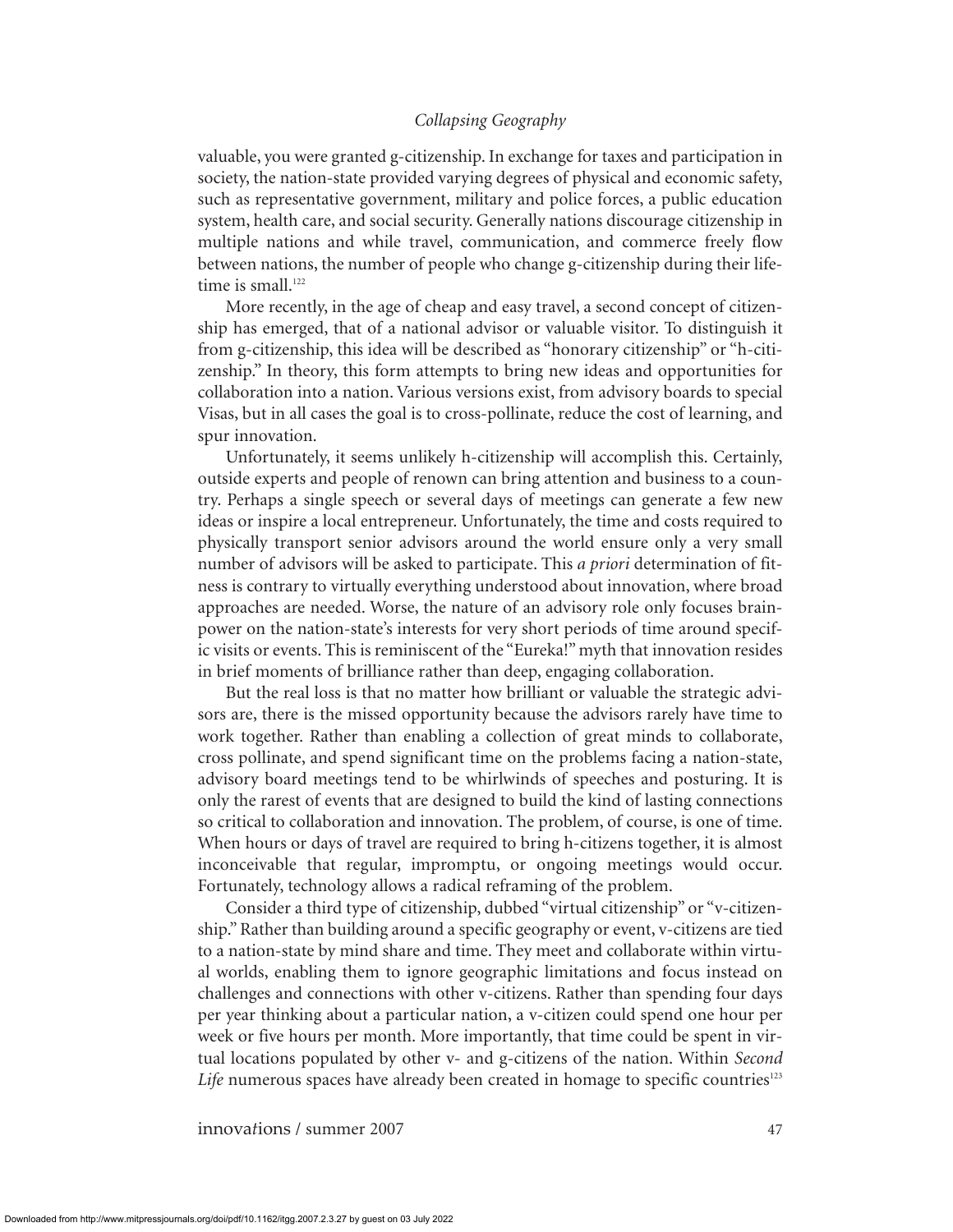as well as for specific uses such as language immersion.<sup>124</sup> Consider if a nation-state built a place just for the use of its v-citizens.

Suddenly, instead of the ephemeral contact of an h-citizen, v-citizens are able to spend years building connections with the nation, using all the advantages of place and embodiment previously discussed. From the nation-state's perspective, v-citizenship creates a pool of entrepreneurs and innovators targeted to specific national goals and needs. Rather than having to pick and choose a small number of h-citizens, a nation-state builds a resource outside of its boundaries, a resource that could then be made available to institutions, local industry, or government. Even better for the nation, the v-citizens become ambassadors, a diverse population scattered around the world who are focused on another nation, building the kind of cross cultural awareness critical to both innovation and collaboration. In the  $21<sup>st</sup>$  century, where an educated, entrepreneurial, and engaged population is the key to national power, connecting g-citizens with an active community of v-citizens becomes a critical national competitive advantage.

A question, however, is why this should be a form of citizenship at all. Don't individual corporations outsource all the time? It is a valid question and to answer it one must consider the implications of a fluid, worldwide labor market from the national perspective.

In a connected world, talented employees will always be able to follow the market, chasing the highest pay and best working conditions. However, switching always has costs, especially when it involves moving great distances. This is the great power of loyalty programs and communities. Small advantages are insufficient to trigger a switch if the current choice comes with frequent flier miles or a community worth staying connected to. V-citizenship could easily become a national loyalty program that pays huge dividends to the nations choosing to leverage it. Consider again the benefits of g-citizenship. While v-citizenship would be hard pressed to provide military protection, it could easily contribute to health care, retirement, or education costs. Especially for the kind of risk taking entrepreneur this program would hope to attract, even a mild social safety net could provide great benefits at very manageable costs. Moreover, by creating a community among the v-citizens and connecting them to g-citizens, v-citizenship would create the valuable knowledge collisions so prized by innovators. V-citizenship could even lead to more face-to-face contacts by copying existing programs that grant economically important visitors easier passage through customs, upgrades on national carriers, and other perquisites.

No matter the specifics, v-citizenship is a natural extension of the global information connections being built around the world. In a time of increasingly nationalistic and geographic biases, a nation-state embracing v-citizenship, making it easy for innovators and entrepreneurs around the world to collaborate with its gcitizens, would change innovation for all of its citizens and set a new bar for economic growth.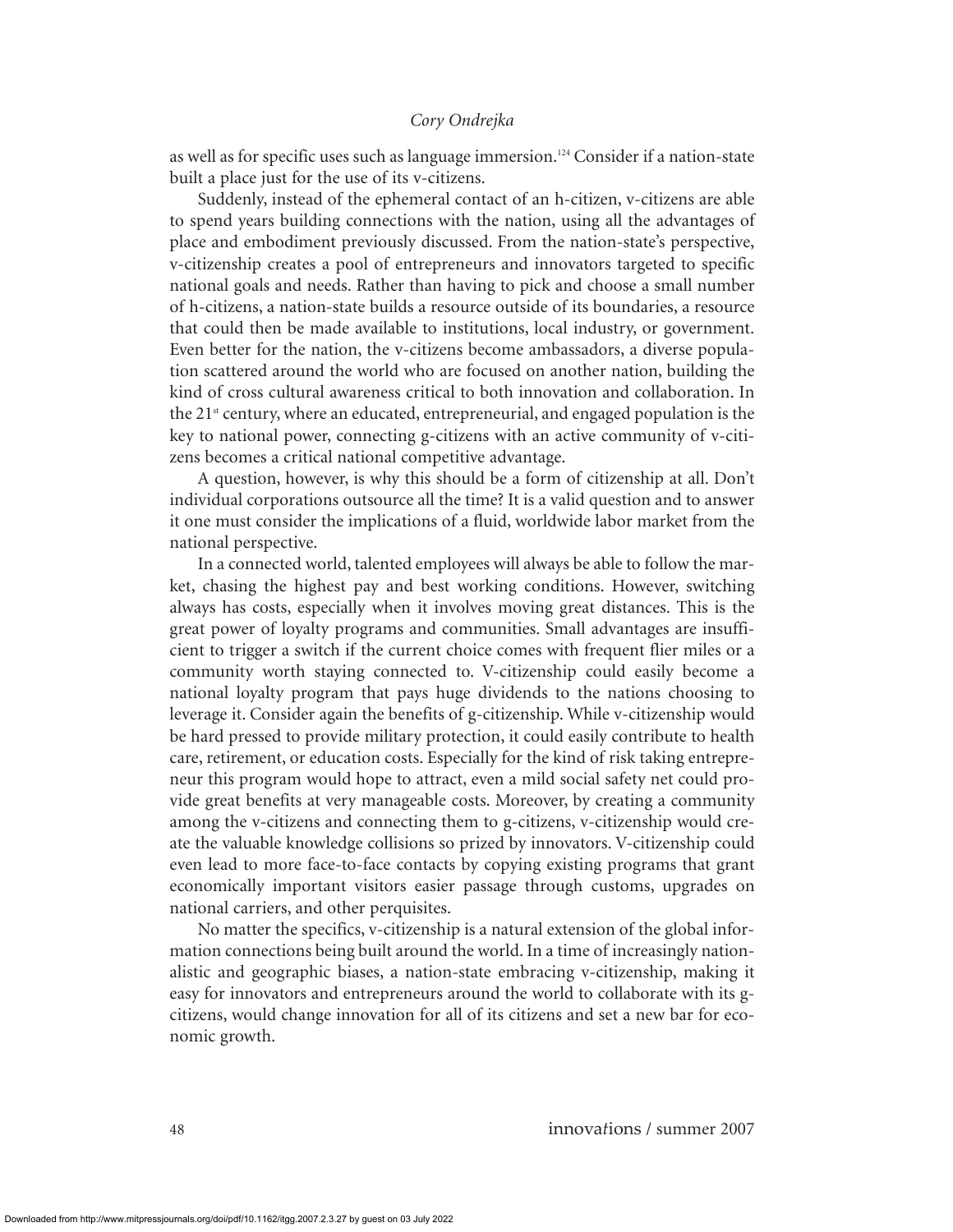#### THE FUTURE IS NOT WAITING

Innovation is a slippery concept. It is rarely well defined yet broadly supported and funded. Well studied yet full of myths and misinformation. Its results are seen throughout national economies yet policies that actively diminish innovation are strongly backed. Innovation is also habitually tied to geography, with "Skunk Works" and special project teams inevitably pulled together into specific locations.

Virtual worlds, as demonstrated by the innovation and collaboration within *Second Life*, have the potential to reduce the impact of geography. Moreover, while they certainly do not offer the same affordances as communication in the real world, they do provide compelling improvements over other collaboration tools as well as specific capabilities, such as pseudonymity, that actually improve on the real world. And for innovation, like other phenomenon that create exponential growth, even small improvements will become dominant features over time.

Thus, for individuals, groups, businesses, and nations, the question becomes how to leverage these new places. Inherently interdisciplinary, cross cultural, and entrepreneurial, *Second Life* is following the Web as it is virally adopted by a diverse user-community around the world. Just as the Web was brought into businesses in a bottoms-up manner as employees found ways to make it useful, *Second Life* is being leveraged wherever it makes jobs easier or more fun.

This last element may be the most important. There are profound implications when the most capable and effective entrepreneurs are no longer describing their activities as work and instead describe it as play or fun. From the standpoint of innovation, given the importance of broad explorations of design space and the need to tolerate failure, turning entrepreneurship into play may change everything. This is especially true in a time when nations are actively compared on the basis of entrepreneurial activity.

Finally, it will be up to nations to decide how to leverage these new worlds. As many nations choose to isolate themselves from information rather than embrace challenging ideas, there is every chance that the  $21<sup>st</sup>$  century will be one of haves and have-nots. Nations that leverage virtual worlds, with all their challenges and opportunities, will create dynamic communities that bypass geography to help them solve problems.

Those who choose isolation and ignorance, will not.

It is a simple choice and nations ought not waste time in deciding, for the curves are exponential and the economics unforgiving.

The future is not waiting.

#### **Acknowledgements**

Many people intentionally or unintentionally helped to bring this article's ideas into focus and it is not possible to properly thank them all. The author appreciates the time, comments, thoughts, and inspiration of Salman Ahmad, Reza Aslan, Philip Auerswald, Scott Berkun, Cynthia Breazeal, John Buckman, Ronald Burt, John Seely Brown, Cecilia Chua, John Clippinger, Juan Enriquez, Philip Evans,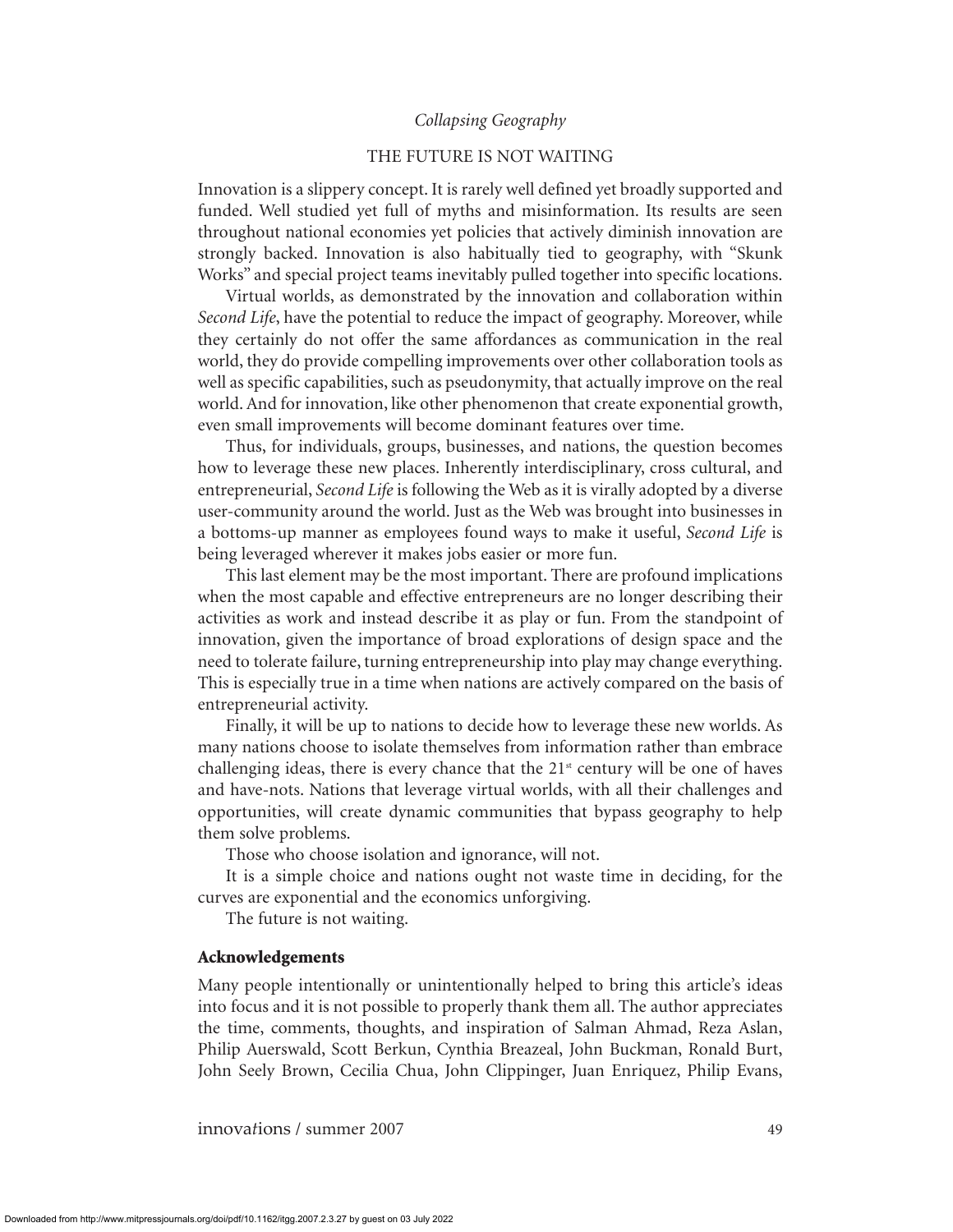Joshua Fouts, Reed Hundt, Joichi Ito, David Johnson, Tony Lai, Nicholas Lee, Larry Lessig, John Lester, Viktor Mayer-Shoenberger, Jean Miller, Beth Noveck, David Obstfeld, Jennifer Ondrejka, Cynthia Schneider, Doug Thomas, and Connie Yowell. Finally, thanks to Yochai Benkler for the very first argument around these ideas.

- 5. "Clusters of Innovation," available online http://www.compete.org/pdf/national\_execsummary.pdf, last visited 1 September 2007.
- 6. "Information Economy," Roberto Verzola, available online http://www.vecam.org/article724.html, last visited 1 September 2007.
- 7. "What makes *Second Life* eerily powerful is the zero-distance between thinkers and technology," available online http://blogs.zdnet.com/Gardner/?p=2391, last visited 1 September 2007.
- 8. "It's Not All Fun and Games," Robert Hof, available online http://www.businessweek.com/magazine/content/06\_18/b3982007.htm, last visited 1 September 2007.
- 9. "*Second Life* Education Workshop 2007," available online http://cis.paisley.ac.uk/livi-ci0/slccedu2007rev2.doc, last visited 1 September 2007.
- 10. "The new new careers," available online http://money.cnn.com/galleries/2007/biz2/0704/gallery.jobs\_new\_careers.biz2/5.html, last visited 1 September 2007.
- 11. "Buy! Buy! Buy!" Steve Rose, available online http://arts.guardian.co.uk/art/architecture/story/0,,2121879,00.html, last visited 1 September 2007.
- 12. "*Second Life* Relay for Life," available online http://www.slrfl.org/, last visited 1 September 2007.
- 13. "French Politics in 3-D on Fantasy Web Site", Molly Moore, available online http://www.washingtonpost.com/wp-dyn/content/article/2007/03/29/AR2007032902540.html, last visited 1 September 2007.
- 14. "*Second Life* Bar Association," available online http://www.slba.info/, last visited 1 September 2007.
- 15. Surpa note 12.
- 16. "*Second Life* Grad Student Colony," available online

- 17. "Fast Talk: Getting a (Second) Life," Chuck Hamilton, available online http://www.fastcompany.com/magazine/112/fast-talk-hamilton.html, last visited 1 September 2007.
- 18. "CyberOne: Law in the Court of Public Opinion," available online http://blogs.law.harvard.edu/cyberone/, last visited 1 September 2007.
- 19. "*Second Life*—Cisco Virtual Worlds Blog," available online http://blogs.cisco.com/virtualworlds/second\_life/, last visited 1 September 2007.
- 20. "Measuring National Power," Gregory Treverton and Seth Jones, available online http://www.rand.org/pubs/conf\_proceedings/2005/RAND\_CF215.pdf, last visited 1 September 2007.

<sup>1. &</sup>quot;History of Telecommunication," available online

http://en.wikipedia.org/wiki/History\_of\_telecommunication, last visited 1 September 2007.

<sup>2. &</sup>quot;History of the Internet," available online http://en.wikipedia.org/wiki/History\_of\_telecommunication, last visited 1 September 2007.

<sup>3. &</sup>quot;Chinese Migrant Children Face Educational Hurdles," available online http://www.npr.org/templates/story/story.php?storyId=6490334, last visited 1 September 2007.

<sup>4. &</sup>quot;The Nigerian Diaspora," available online http://www.nigeriandiaspora.com/diaspora.htm, last visited 1 September 2007.

http://www.simteach.com/wiki/index.php?title=Second\_Life\_Grad\_Student\_Colony, last visited 1 September 2007.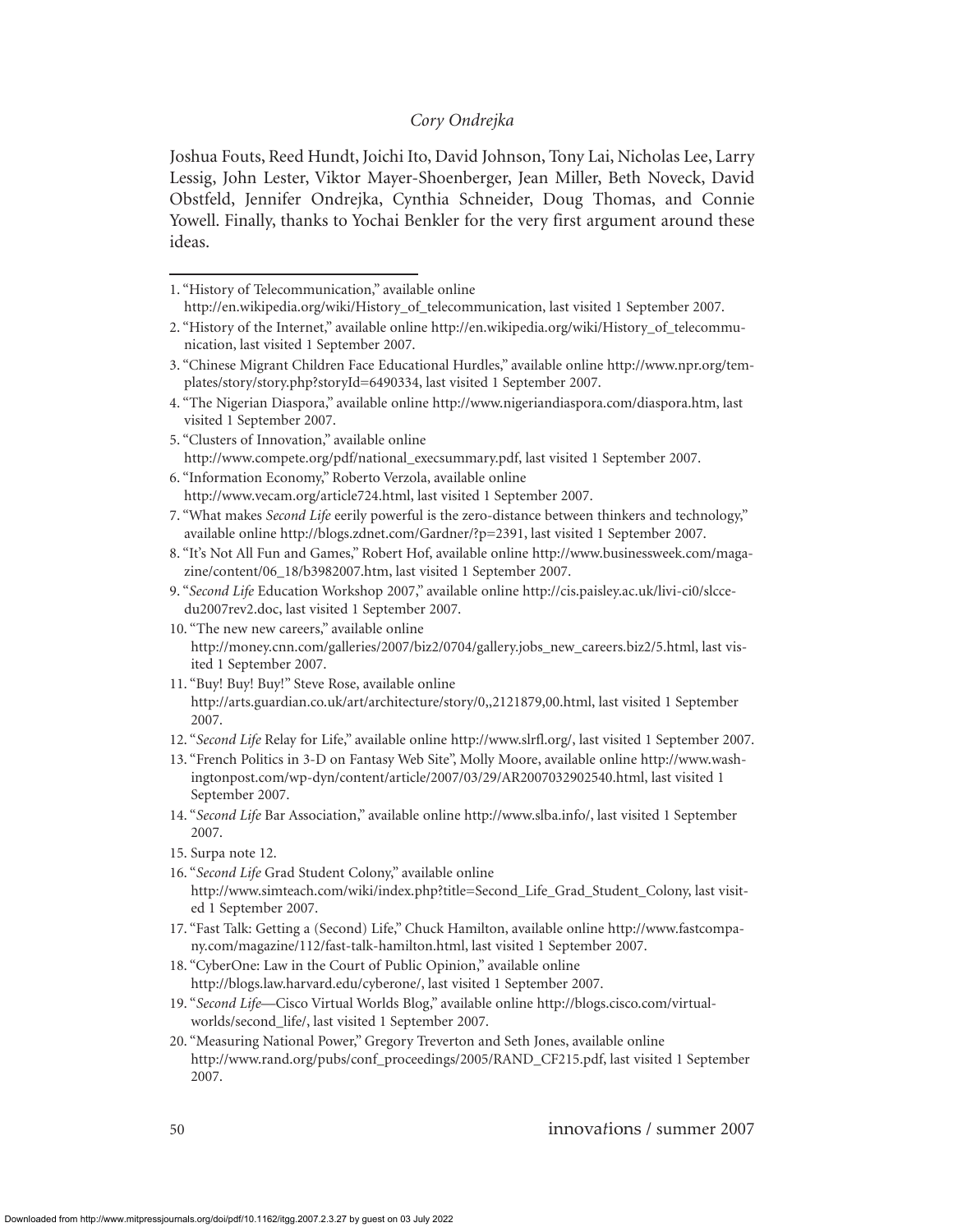- 21. "Wikipedia," available online http://en.wikipedia.org/wiki/Wikipedia, last visited 1 September 2007.
- 22. "What are we going to say about 'Cult of the Amateur'?" Clay Shirkey, available online http://many.corante.com/archives/2007/05/24/what\_are\_we\_going\_to\_say\_about\_cult\_of\_the\_ amateur.php, last visited 1 September 2007.
- 23. "As the Internet Grows Up, the News Industry is Forever Changed," Patricia Sullivan, available online http://www.washingtonpost.com/wpdyn/content/article/2006/06/13/AR2006061300929.html, last visited 1 September 2007.
- 24. "Participation Inequality: Lurkers vs. Contributors in Internet Communities," Jakob Nielsen, available online http://www.useit.com/alertbox/participation\_inequality.html, last visited 1 September 2007.
- 25. "Online Data About Online Games," available online http://mmogdata.voig.com/, last visited 1 September 2007.
- 26. "Joichi Ito on WoW," available online http://www.we-make-money-notart.com/archives/009228.php, 1 September 2007.
- 27. A detailed examination of the historical roots of virtual worlds is beyond the scope of this article. For a deeper discussion by the author, please see "Changing Realities," available online at http://papers.ssrn.com/sol3/papers.cfm?abstract\_id=799468
- 28. Actually, do not just imagine it. Instead, go to http://secondlife.com and download it. *Second Life* is a free download, runs on Mac OS X, Linux, and Windows, and the rest of this article will make far more sense if you give it a whirl.
- 29 Over 11,000 regions, each simulating a square 256 meters on a side is ~750 square kilometers.
- 30. Data extracted from *Second Life* databases by the author, June 2007.
- 31. "Pitfalls of Virtual Property," Richard Bartle, available online http://www.we-make-money-notart.com/archives/009228.php, last visited 1 September 2007.
- 32. "MMGs Are So! Games," Greg Costikyan, available online http://www.costik.com/weblog/2003/11/mmgs-are-so-games-and-if-not-theyll.html, last visited 1 September 2007.
- 33. "Playing the Game," Jessica Mulligan, available online http://www.skotos.net/articles/BTH\_28.shtml, last visited 1 September 2007.
- 34. "*Second Life* Economic Statistics," available online http://secondlife.com/whatis/economy\_stats.php, last visited 1 September 2007.
- 35. Supra note 30.
- 36. The *Second Life* blogging community does an excellent job of covering these topics, including http://nwn.blogs.com/ and http://www.3pointd.com/.
- 37. "Is This Man Cheating on His Wife?", Alexandra Alter, available online http://online.wsj.com/article/SB118670164592393622.html?mod=hpp\_us\_leisure, last visited 12 September 2007.
- 38. "Gender-bending avatars inspire less trust," Mason Inman, available online http://technology.newscientist.com/article/dn12199-genderbending-avatars-inspire-lesstrust.html, last visited 1 September 2007.
- 39. "Under the influence," Jeremy Bailenson, available online http://www.science-spirit.org/article\_detail.php?article\_id=648, last visited 1 September 2007.
- 40. "A *Second Life* for Collaboration," Irwin Lazar, available online http://www.collaborationloop.com/index.php?option=com\_content&task=view&id=2058&Ite mid=39, last visited 1 September 2007.
- 41."The Neuroscience of *Second Life*," Roger Dooley, available online http://www.neurosciencemarketing.com/blog/articles/second-life-neuroscience.htm, last visited 12 September 2007.
- 42. Supra note 34.
- 43. "Nephilaine Protagonist," available online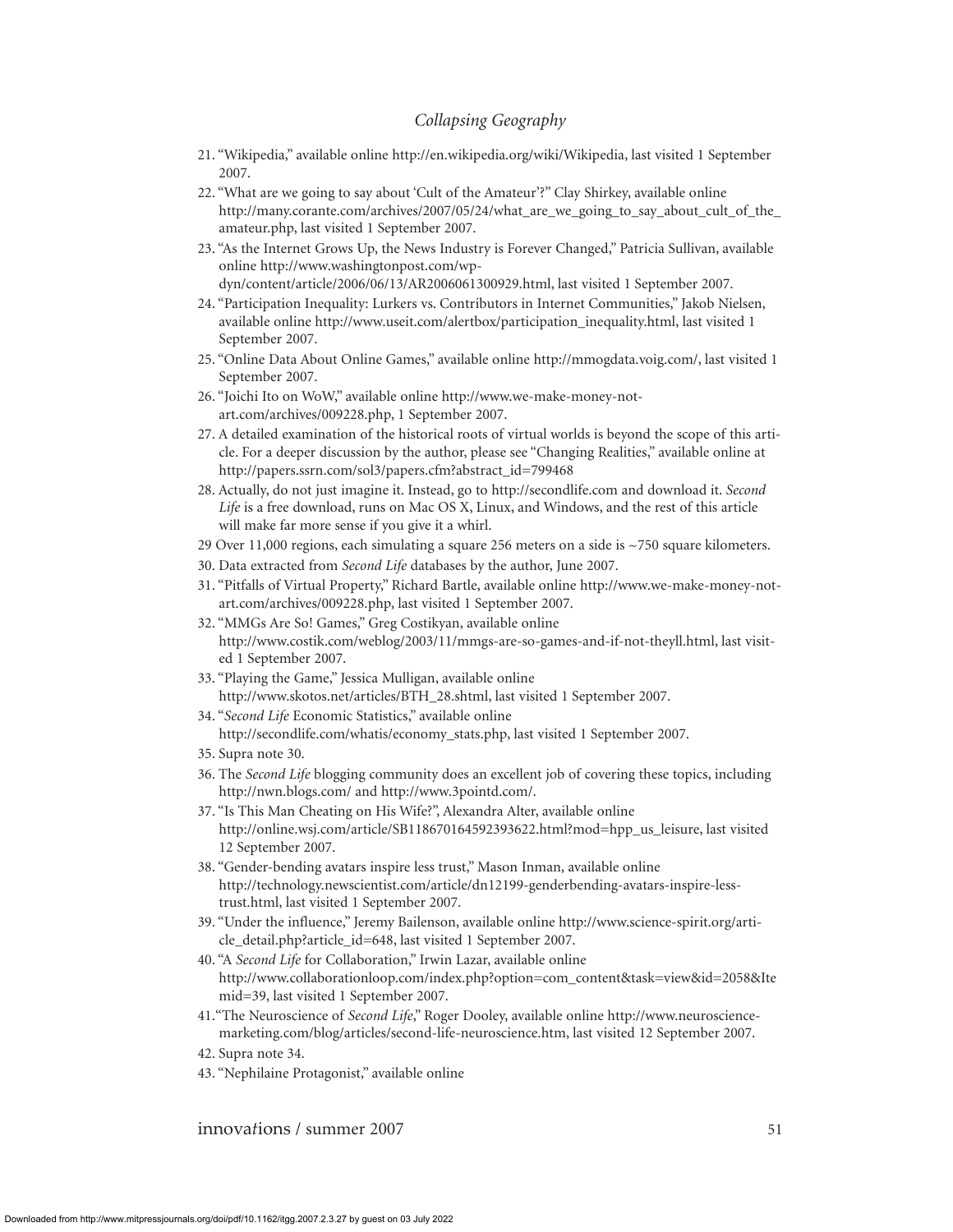http://www.slhistory.org/index.php/Nephilaine\_Protagonist, last visited 1 September 2007.

- 44. "All good things…" available online http://www.nafii.com/PixelDolls/?p=256, last visited 1 September 2007.
- 45. Gilbert, Daniel, Stumbling on Happiness, Vintage, 2007.
- 46. Gee, James Paul, Situated Language and Learning, Routledge, 2004.
- 47. Lave, Jean and Wenger, Etienne, Situated Learning, Cambridge University Press, 1991.
- 48. Benkler, Yochai, The Wealth of Networks, Yale University Press, 2006.
- 49. Weber, Steven, The Success of Open Source, Harvard University Press, 2005.
- 50. "The Unbearable Lightness of Being Digital," Jeremy Bailenson and Nick Yee, available online http://vhil.stanford.edu/pubs/2007/yee-nonverbal.pdf, last visited 1 September 2007.
- 51. "How to make the Pianos," available online http://uo.stratics.com/homes/betterhomes/essay\_piano.shtml, last visited 1 September 2007.
- 52. "Death to the Games Industry," Greg Costikyan, available online http://www.costik.com/presentations/Death%20to%20the%20Games%20Industry.ppt, last visited 2 September 2007.
- 53. "The future of content," Raph Koster, available online http://www.raphkoster.com/?p=197, last visited 2 September 2007.
- 54. Supra note 30.
- 55. Supra note 2.
- 56. "2007 digital future report," available online http://www.digitalcenter.org/pdf/2007-Digital-Future-Report-Press-Release-112906.pdf, last visited 18 December 2006.
- 57. Supra note 24.
- 58. Supra note 30.
- 59. Supra note 34.
- 60. "Credit crunch strangling small business?", Ian Mount, available online http://money.cnn.com/2007/08/29/smbusiness/credit\_crunch/index.htm?postversion=2007083018, last visited 2 September 2007.
- 61. De Soto, Hernando, The Mystery of Capital, Basic Books, 2000.
- 62 Hundt, Reed, In China's Shadow, Vail-Ballou Press, 2006.
- 63. North, Douglass C., "Economic Performance Through Time," available online http://129.3.20.41/eps/eh/papers/9612/9612004.html, last visited 19 December 2006.
- 64. Berkun, Scott. The Myths of Innovation, O'Reilly Media, 2007.
- 65. "The Long Tail," available online http://en.wikipedia.org/wiki/The\_Long\_Tail, last visited 3 September 2007.
- 66. Supra note 61.
- 67. Enriquez, Juan, As the Future Catches You, Random House, 2000.
- 68. "Long-Tail Innovation," Ed Felten, available online http://www.freedom-totinker.com/?p=1035, last visited 2 September 2007.
- 69. Supra note 64.
- 70. Supra note 64.
- 71. Supra note 64.
- 72. "Structural Holes versus Network Closure as Social Capital," Ronald Burt, available online http://faculty.chicagogsb.edu/ronald.burt/research/SHNC.pdf, last visited 2 September 2007.
- 73. "Think Tank: Where to Get a Good Ideas: Steal it Outside Your Group," Michael Erard, available online

http://www.nytimes.com/2004/05/22/arts/22IDEA.html?ex=1188878400&en=705866a298524f 5a&ei=5070, last visited 2 September 2007.

74. "Social Networks, the Tertius Iungens Orientation, and Involvement in Innovation," David Obstfeld, available online

http://web.gsm.uci.edu/~dobstfel/Articles/Social%20Networks%20the%20Tertius%20Iungens.

52 innova*t*ions / summer 2007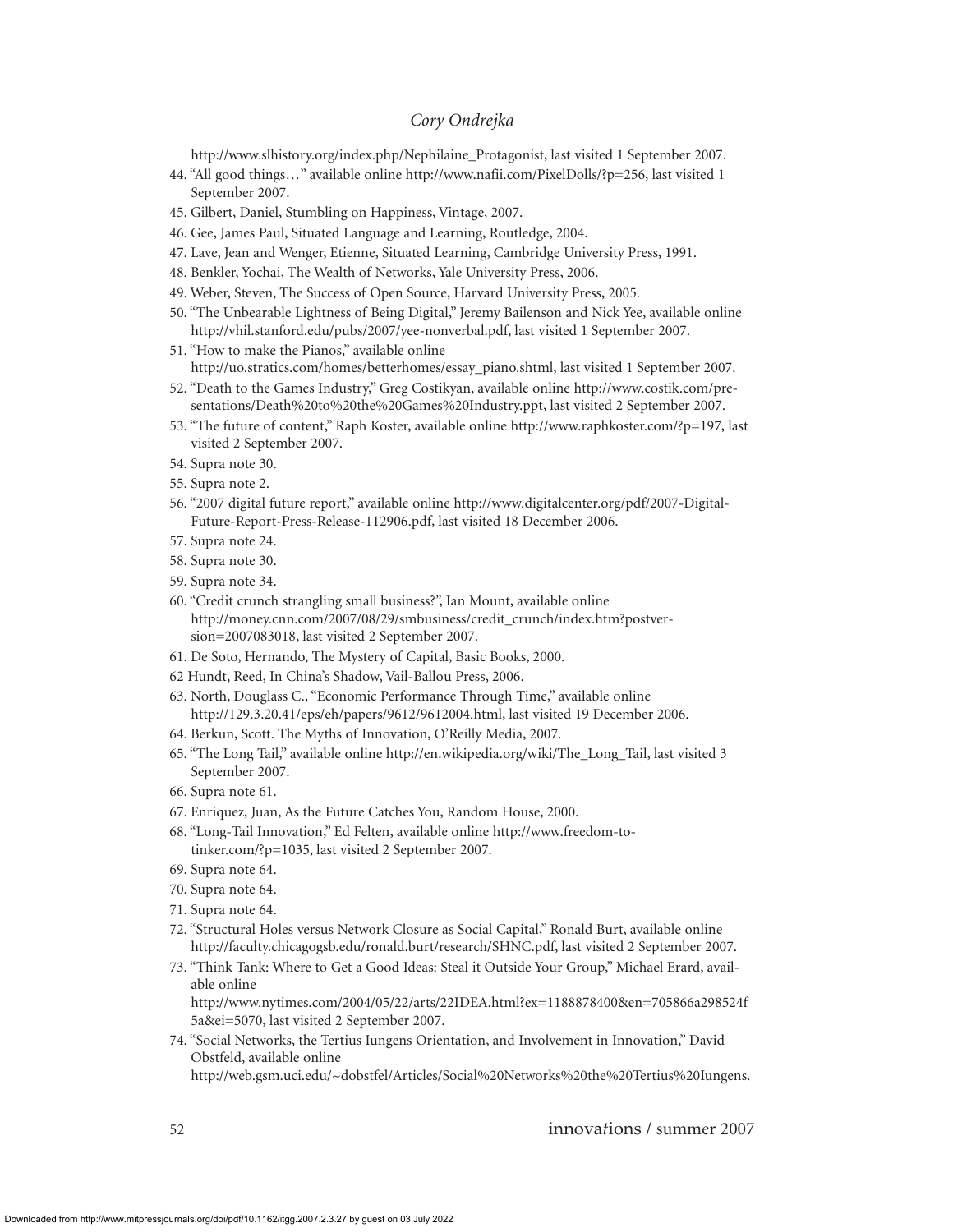pdf, last visited 2 September 2007.

- 75. "From Transactional Markets to Relational Networks: Amplifying the Innovation Potential of High Tech Regions," John Hagel and John Seely Brown, paper submitted to Workshop on High Tech Regions 2.0, 2006.
- 76. "Social Presence and Interpersonal Trust in Avatar-Based, Collaborative Net-Communications," Gary Bente, Sabine Ruggenberg, Nicole Kramer, available online http://www.temple.edu/ispr/prev\_conferences/proceedings/2004/Bente,%20Ruggenberg,%20K ramer.pdf, last visited 2 September 2007.
- 77. "Trust Among Strangers in Internet Transactions: Emperical Analysis of eBay's Reputation System," Paul Resnick and Richard Zeckhauser, available online http://www.si.umich.edu/~presnick/papers/ebayNBER/RZNBERBodegaBay.pdf, last visited 2 September 2007.
- 78 "Worry-free Web shopping," available online http://money.cnn.com/2000/06/21/banking/q\_bankrate/, last visited 2 September 2007.
- 79. "The Augmented Social Network," Ken Jordan, Jan Hauser, and Steven Foster, available online http://www.firstmonday.org/issues/issue8\_8/jordan/, last visited 2 September 2007.
- 80. Supra note 49.
- 81. "Avatars you can trust," Jonas Heide Smith, available online http://gameresearch.com/index.php/articles/avatars-you-can-trust-a-survey-on-the-issue-of-trust-andcommunication-in-mmorpgs/, last visited 2 September 2007.
- 82. "Being Real," Judith Donath, available online http://smg.media.mit.edu/papers/Donath/BeingReal/BeingReal.html, last visited 2 September 2007.
- 83. "Being There Together and the Future of Connected Presence," Ralph Schroeder, available online http://users.ox.ac.uk/%7Einet0032/papers/being%20there%20together%202005.pdf, last visited 2 September 2007.
- 84. "Social Influence within Immersive Virtual Environments," James Blascovich, Social Life of Avatars, Ralph Schroeder (editor), Springer, 2002.
- 85. "Video Game World Gives Peace a Chance," Mike Musgrove, available online http://www.washingtonpost.com/wp-dyn/content/article/2005/10/15/AR2005101500218\_pf.html, last visited 2 September 2007.
- 86. "Playing Along for Global Understanding," Carl Marziali, available online http://www.usc.edu/uscnews/stories/11718.html, last visited 2 September 2007.
- 87. SubEthaEdit, http://www.codingmonkeys.de/subethaedit/, is the best collaborative text editor around, although it is for Macs only.
- 88. Supra note 30.
- 89. For example, The Magicians, http://www.themagicians.us/about.php. Entire *Second Life* development community here http://secondlife.com/developers/directory.php.
- 90. Supra note 30.
- 91. Supra note 34.
- 92. Pontiac's "Motorati Life", http://www.motoratilife.com/
- 93. NOAA, http://www.esrl.noaa.gov/outreach/sl/
- 94. Supra note 15.
- 95. MacArthur Foundation and USC's work, http://uscpublicdiplomacy.org/pubs/news/070622\_macarthur.pdf
- 96. Supra note 18.
- 97. IBM, http://news.zdnet.com/2100-9595\_22-6135109.html.
- 98. "Companies are using *Second Life* for recruitment," Katie Benner, available online http://money.cnn.com/2007/01/22/magazines/fortune/secondlife\_recruit.fortune/index.htm, last visited 2 September 2007.